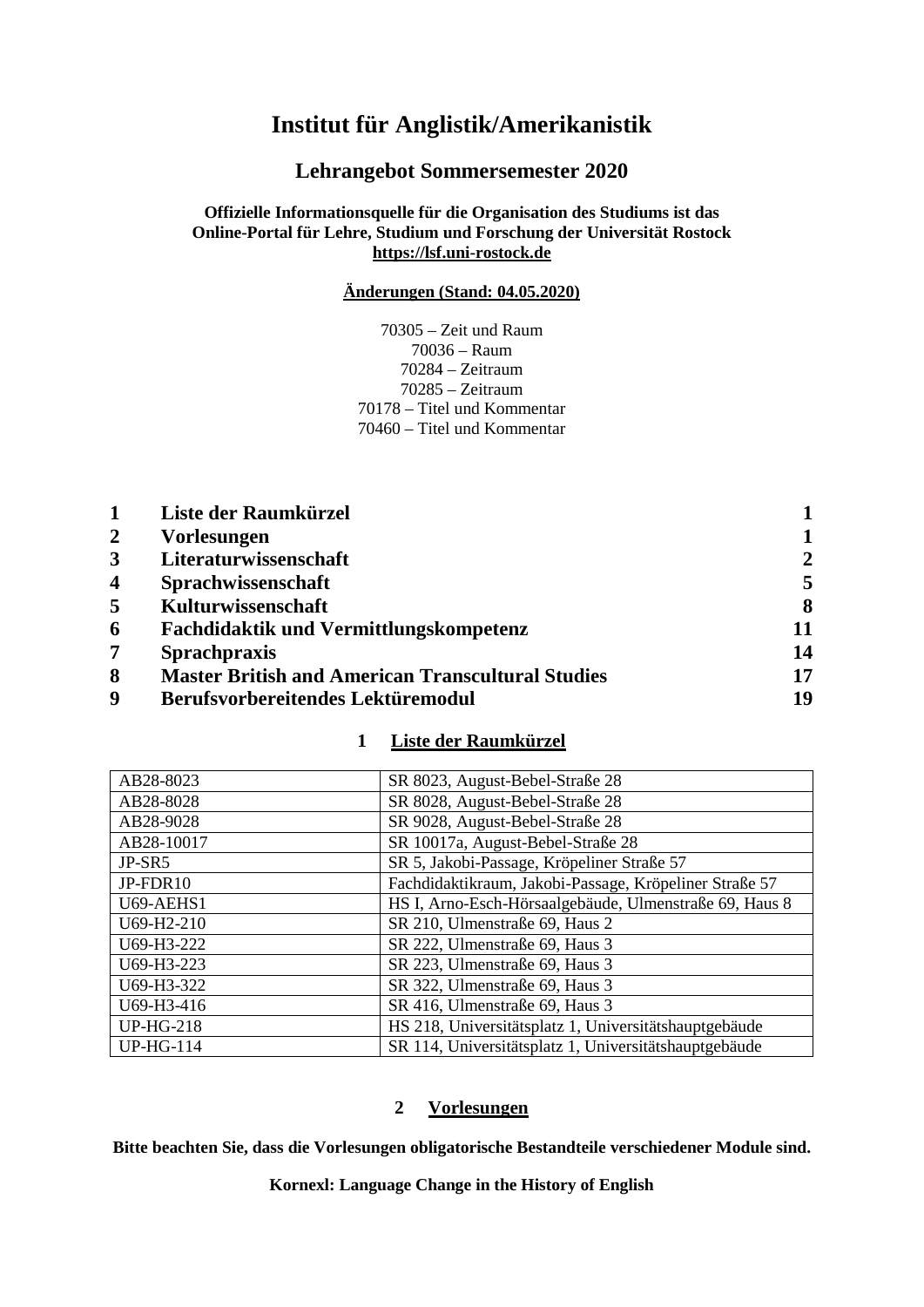### Vorlesung, 70404, Dienstag 09.15-10.45 Uhr, U69-AEHS1

This lecture charts the historical development of English from its beginnings up to the present day, exploring major changes in the fields of spelling and phonology, morphology, syntax, vocabulary and semantics and investigating pragmatic factors of language use. Special attention will be given to aspects of variation as well as processes of standardization and to the linguistic properties and extra-linguistic forces that have turned English into an international language of unique currency and status.

## **Schmitt-Kilb: Survey Lecture English/British Literary History, 16th-20th Century**

Vorlesung, 70400, Montag 13.15-14.45 Uhr, U69-AEHS1

In this first of a two-part lecture, you will be introduced to important developments in English Literature from the 16th to the 20th century. An overview of English, Scottish, Welsh and Irish writers and their texts will be complemented, when and where necessary, with excursions into cultural and social history as well as the history of events and ideas. Reflections on the nature and the function of literary history, of genre and (literary) theory as well as critical discussion of selected texts will contribute to an overview of the larger story of English Literature since ca 1500.

### **Linke: From Victorianism to Brexit: Britain in the 20th Century**

Vorlesung, 70402, Mittwoch 11.15-12.45 Uhr, UP-HG-218

This lecture provides a survey of British social and cultural history in the 20th century. Complex political developments such as the decline of the Empire and changes in the industrial, economic and power structures, especially after the two World Wars, will be discussed as far as they provide the background to social and cultural changes. Special emphasis will be placed on issues such as class structure, immigration and ethnicity, gender, and popular and media culture. Devolution in Scotland and Wales as well as the situation in Ireland will be considered as factors that have transformed the shape of the Union. The end of the British Empire, the 'Special Relationship' between the USA and the UK and British role in the European Union will be inspected critically as they form the background of Brexit. The lectures will cover both major historical events and examples of contemporary discourses. For selected topics, perspectives from various historians will be compared and evaluated to encourage a critical reading of history books.

### **Rossow: Collective Identities in a Globalised World**

Vorlesung, 70407, Dienstag 13.15-14.45 Uhr, U69-AEHS1

The lectures cover key areas of Cultural Studies and introduce additional theoretical foundations for other courses in Cultural Studies. The course aims to familiarise students not only with broad theoretical concepts but also with the specialised terms and practices utilised in Cultural Studies. The individual sessions start by reviewing the topics first covered in the Grundkurs "Introduction to Cultural Studies", and then expand on them. The main thematic focus is on the concept and continued significance of collective identities in a globalised context. In addition to the global context, the course problematises and investigates collective identities such as national identity, class, ethnicity, and sex and gender. Participants are encouraged to buy Hartley, John (2011) *Communication, Cultural and Media Studies. The Key Concepts*. London and New York: Routledge (ISBN 0-415-26889-3).

### **3 Literaturwissenschaft**

<span id="page-1-0"></span>**Zittlau: Grundkurs: Einführung in die britische und amerikanische Literaturwissenschaft**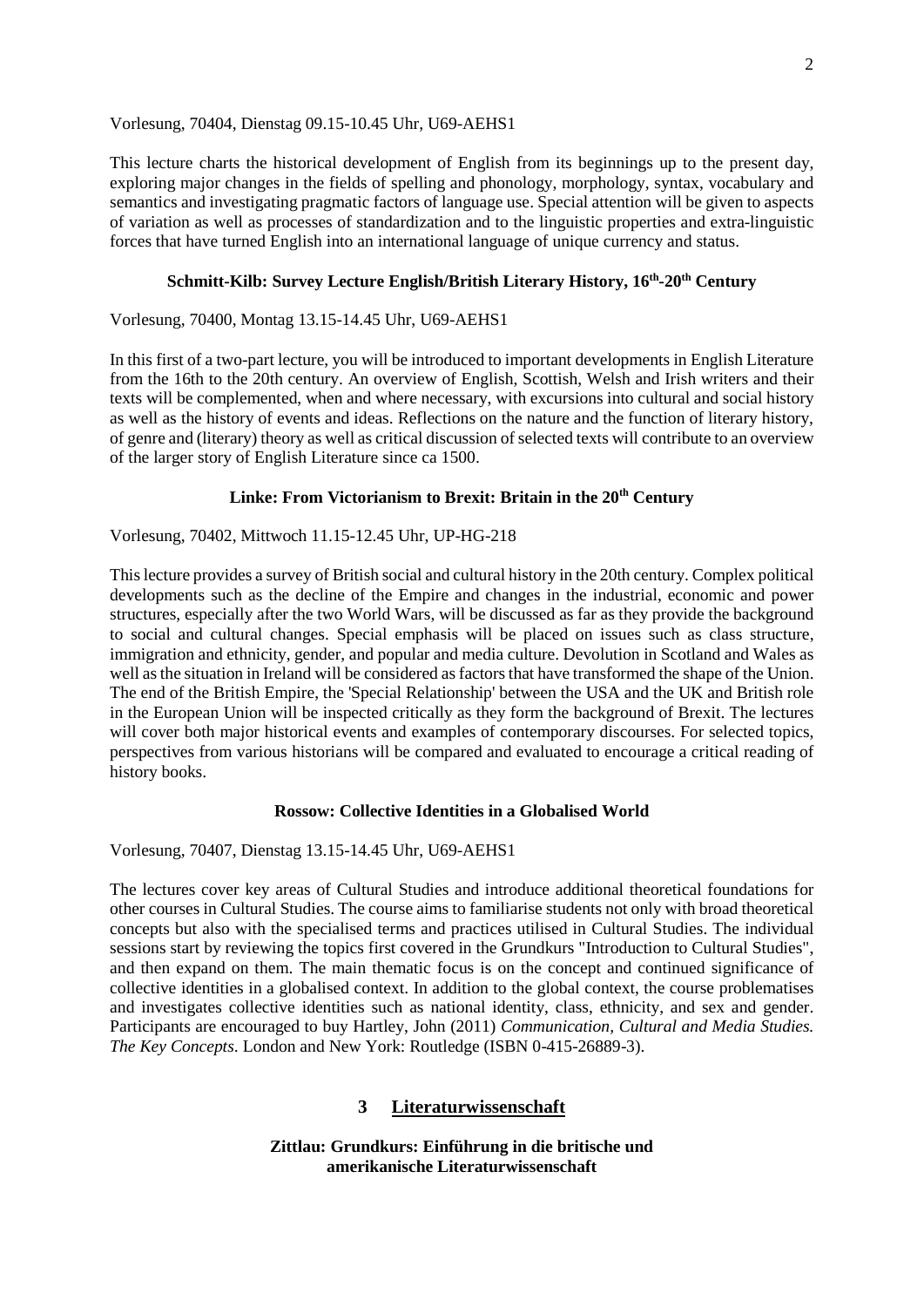#### Grundkurs, 70443, Montag 11.15-12.45 Uhr, AB28-8023

This class will introduce you systematically and creatively to the fundamentals of literary studies. You will acquire knowledge about basic theories, concepts, methodologies and terminologies that will help you to engage with literary texts. We will learn ways to talk about poetry or how to approach a character as well as how to recognize a stylistic device and its function in a text. Besides theory texts and texts of literary criticism, we will read a diverse selection of poems and short stories, as well as a novel and a play from different historical periods and practice the analysis of those texts. Please purchase and read Vladimir Nabokov's *Lolita* (Penguin Classics, ISBN: 978- 0070457225) and Anna Deavere Smith's *Fires in the Mirror* (Anchor Books, ISBN: 978-0385470148). All other texts will be available for download on Stud.IP.

### **Flach: Grundkurs: Einführung in die britische und amerikanische Literaturwissenschaft**

Grundkurs, 70102, Donnerstag 09.15-10.45 Uhr, AB28-8023

This course serves as an introduction to selected aspects of the study of English literature: literary theory, literary history, genre, textual analysis, critical vocabulary, etc. We will start with an attempt to define the object of our discipline by asking what literature (and particularly English literature) is. Looking at text samples from different genres, cultures and historical periods, we will then be concerned with the fundamentals of a scholarly approach to literature, i.e. the terminology, concepts and technical terms necessary for analysing and interpreting literary texts. *The Edinburgh Introduction* (see below) will be used as a set text – please buy your own copy. Further texts will be announced at a later stage. Dermot Cavanagh et al. (eds., 2014), *The Edinburgh Introduction to Studying English Literature*, 2nd ed., Edinburgh University Press. ISBN-13: 978-0748691326.

### **Bolze: Simple Texts, Complex Issues? Genres, the Climate Crisis, and the Classroom.** LA GS

Proseminar, 70117, Montag 15.15-16.45 Uhr, UP-HG-114

### **This course is for students of** *Grundschulpädagogik* **only.**

This course will provide the basics you need to critically engage with English literature. You will become acquainted with the terminology and concepts of literary studies and apply those to a variety of text samples from different genres. Students are required to engage actively with the topics, as we apply them to possible classroom settings. We will include text forms that are suited for early learners, but make no mistake: critical concepts and literary theory can (and should) be applied to any form of literature, even picture books!

The course is structured into three parts, which reflect the three main literary genres, narrative, poetry and drama, with different thematic emphases: In the first section, we study two contemporary plays on climate change. In the second, narrative section, we explore re-writings of fairy tales and the representation of family structures in picture books (key word race, class, gender analysis). The poetry section will provide opportunity to combine textual analysis with an exploration of oral forms of presentation, in the context of slams, activism, and music.

Please purchase and read:

Andrew Bovell, *When the Rain Stops Falling*, ISBN 978-1848420342.

(Lots of) additional reading material will be made available on Stud.IP and in class.

### **Schmitt-Kilb: Contemporary Short Stories in English**

Proseminar, 70108, Dienstag 11.15-12.45 Uhr, AB28-8028

The genre of the short story has a 200-year history. In this period, it has produced some of the finest fictional prose in English. Even though it has been (and continues to be) marginalized by a book market which favors the better-selling novel, the genre has remained lively and innovative until today. In the course, we will read and discuss a range of contemporary short stories by a broad spectrum of writers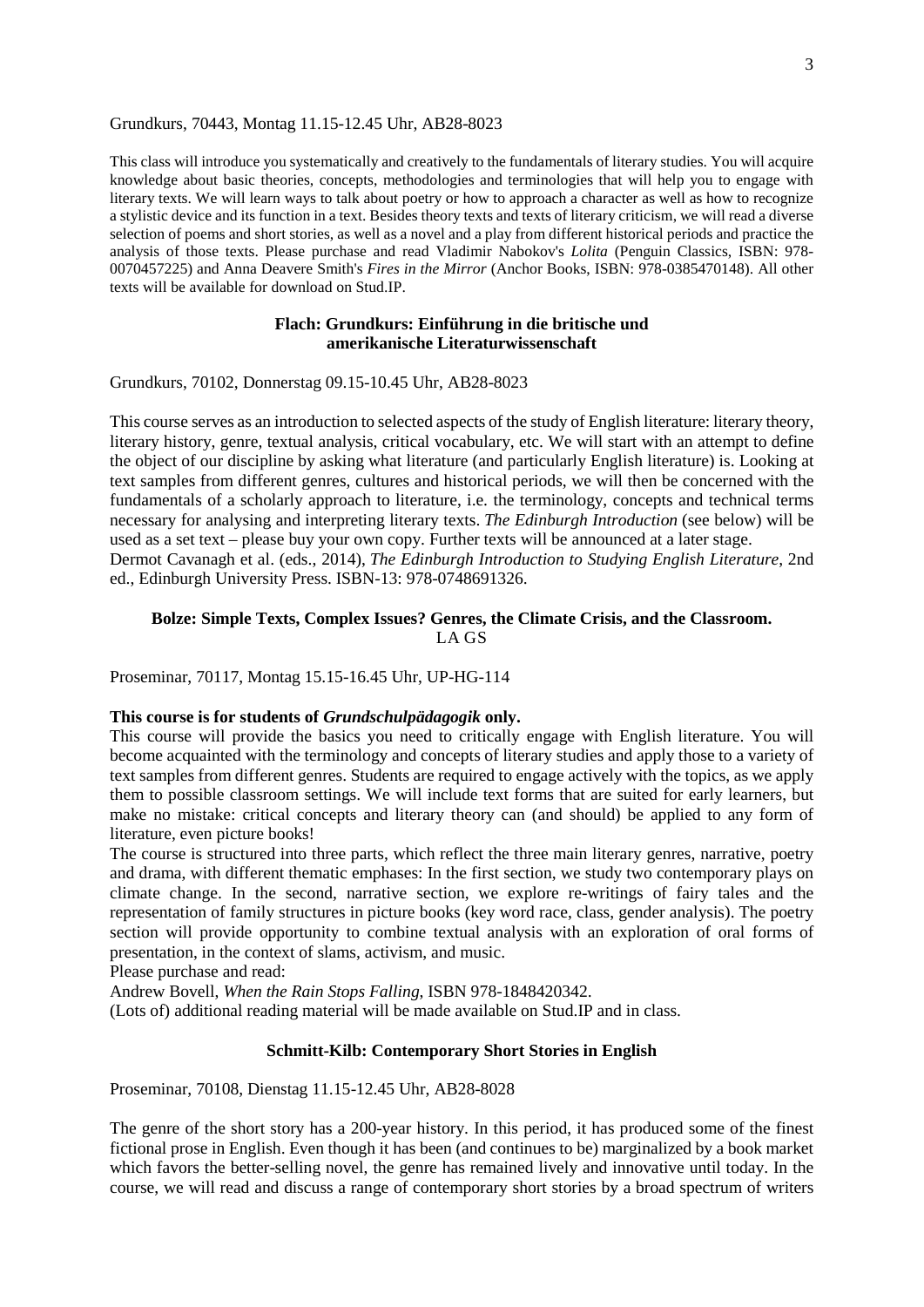against the backdrop of issues of genre, narratology and literary history. As part of the course requirements, participants will be expected to engage in some very short creative writing themselves. Even though we won't read the lot, I suggest you buy *The Penguin Book of the Contemporary British Short Story*, ed. Philip Hensher (ISBN-13: 978-0141986210). The stories give you a good idea about the wide variety of contemporary short stories. Additional stories will be provided as we go along.

### **Massey: I, Too, Sing America: An Introduction to African American Literature**

Proseminar, 70091, Dienstag 13.15-14.45 Uhr, AB28-8028

This course will survey African American literature from narratives of the enslaved to voices of the present. We will closely consider how various forms of literature have created a unique African American literary voice, and have affected both African Americans' understandings of themselves, as well as the ways in which they have been historically imagined. We will interrogate not only historical and political contexts, but also how issues of gender, ethnicity, sexuality, and class intersect with our chosen texts.

Required text: Black Voices: An Anthology of African-American Literature (Signet Classics, 2001) Other materials will be made available on Stud.IP.

### **Schlickeisen: The Political Philosophies of Ursula Le Guin's** *The Dispossessed*

Proseminar, 70457, Donnerstag 15.15-16.45 Uhr, AB28-8028

Ursula K. Le Guin's narrative in *The Dispossessed* is set in a utopian society and raises questions about alternative modes of community. It carefully re-evaluates the contrasting principles of capitalism, authority and liberty. This seminar will examine the underlying syndicalist principles of Le Guin's Anarresti society as well as the literary qualities of the novel.

All participants are required to purchase a copy of the book (ISBN 978-0061054884) for the first session.

## **Schmitt-Kilb: Poetry – Approaches, Concepts, Theory, and the Art of Reading**

Hauptseminar, 70460, Donnerstag 15.15-16.45 Uhr, AB28-8023

Why poetry in the 21st century? Poetry asks for close reading, close reading requires time and patience, the willingness to question the obvious and to endure paradox, ambiguity and double meanings of all kinds. Nevertheless, and for all these reasons, poetry remains the genre best suited to teach us how language works, how meaning emerges from a text and what literature can do. Being forced to sit at home in a locked down environment, the art of reading poetry can be considered a political, antiideological activity as it serves to question a world usually governed by the ideology of speed, progress and immediate utility. In the course, we will discuss approaches, concepts and theories in relation with many literary examples taken from all periods of literary history, early modern to post-modern.

### **Christinidis: Wilkie Collins:** *The Woman in White* **and** *The Moonstone*

Hauptseminar, 70459, Donnerstag 17.15-18.45 Uhr, AB28-8023

Compared to his friend Charles Dickens, Wilkie Collins has generally been neglected by literary scholars, even though he was also one of the most successful and popular Victorian authors. *The Woman in White* is one of the most important 'sensation novels', whereas *The Moonstone* has been described as an early detective novel. Both have dramatic, at times melodramatic, plot lines that centre on love, madness, mistaken identity, and long-forgotten crimes that come back to haunt everyone associated with them. This seminar will employ both narratological and cultural studies approaches to investigate, on the one hand, the cultural norms/values surrounding imperialism, class and gender, as well as the ways in which literary texts may reinforce or criticise such norms through narrative technique. Collins's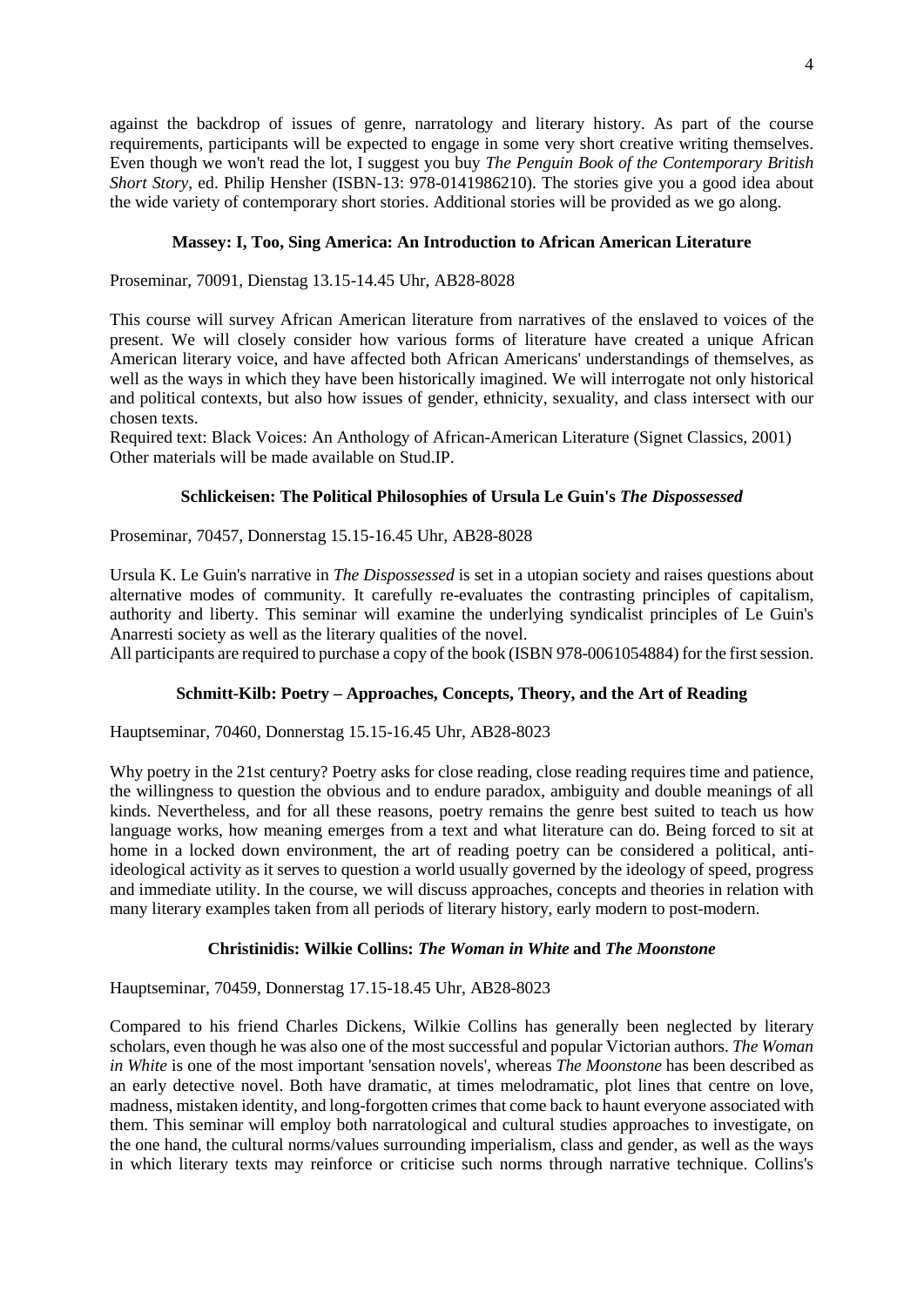narratives were formally innovative: each novel combines the perspectives of many different characters, leaving the reader to doubt both the values they express and the 'truth' behind events. Please purchase the *Oxford World Classics* edition of both texts, as those are reliable and annotated, providing insight into significant changes Collins made to the text.

### **Zittlau: The American Prison in Contemporary Literature**

Hauptseminar, 70458, Montag 15.15-16.45 Uhr, AB28-8028

In the past two decades, the American prison complex has become a much-debated topic. Mass incarceration and the death penalty have led to heated political debates, as have the conditions of confinement. This class will look at recent fiction and the representation of the prison within these texts. Rachel Kushner's *The Mars Room* follows an incarcerated woman in prison, partly using flashbacks of her pre-prison life. *The Enchanted* by Rene Denfield focuses on the perspective of people on death row, whereas *One Big Self* explores the prison in poetry. While these works were not composed by incarcerated individuals, we will discuss texts from within the prison as well as short stories and invaluable theoretical texts. Apart from the texts that will be available on StudIP for download or distributed in class, please purchase and read:

- C. D. Wright, *One Big Self* (2003) ISBN 978-1556592584
- Rachel Kushner, *The Mars Room* (2018) ISBN-13: 978-1910702680
- Rene Denfield, *The Enchanted* (2015) ISBN-13: 978-1780226347

### **Hartung: Staging Orientalism: Travel, Contact and Posture in Orientalist Literature and Culture (BATS)**

Hauptseminar, 70134, 14täglich ab 08.04.2020 Mittwoch 13.15-14.45 Uhr, AB28-8028 Mittwoch 15.15-16.45 Uhr, AB28-8028

In his influential analysis of *Orientalism* (1978), Edward Said defined it as "a Western style for dominating, restructuring, and having authority over the Orient". More recent approaches have added to the idea of the 'Oriental Other' that of hybridizing and modernizing exchanges between East and West, while historical distinctions have been made between eighteenth-century theories of 'Orientalisms' and the greater range of representations of nineteenth-century British imperialism. In this seminar, we will trace these representations of empire and the Orient from the eighteenth-century reception of the translation of the *Arabian Nights' Entertainments* in England in the early eighteenth century to nineteenth-century Orientalist 'entertainments' in consumer culture. We will look at representations of self and other between estrangement, (de-)familiarity and exoticism in travel literature and paintings, Oriental tales and nineteenth-century literature, educational and philosophical narratives.

<span id="page-4-0"></span>In preparation for this seminar, please read William Beckford: *Vathek* (1786) and John Polidori: *The Vampyre* (1819), both available in the Oxford World's Classics series. In addition, a reader will be made available.

### **4 Sprachwissenschaft**

## **Kornexl: English Morphology and Word-formation**

Proseminar, 70029, Dienstag 11.15-12.45 Uhr, AB28-8023

This seminar explores the structure of English words and the various processes that can be employed to enrich the lexicon by means of word-formation. Seminar topics will include important theoretical issues in linguistic morphology such as the differences between inflexion and derivation, the notion of productivity, the connection between word-formation and semantics and the cognitive functions and sociopragmatic values of specific word-formation patterns. Seminar work will also include practical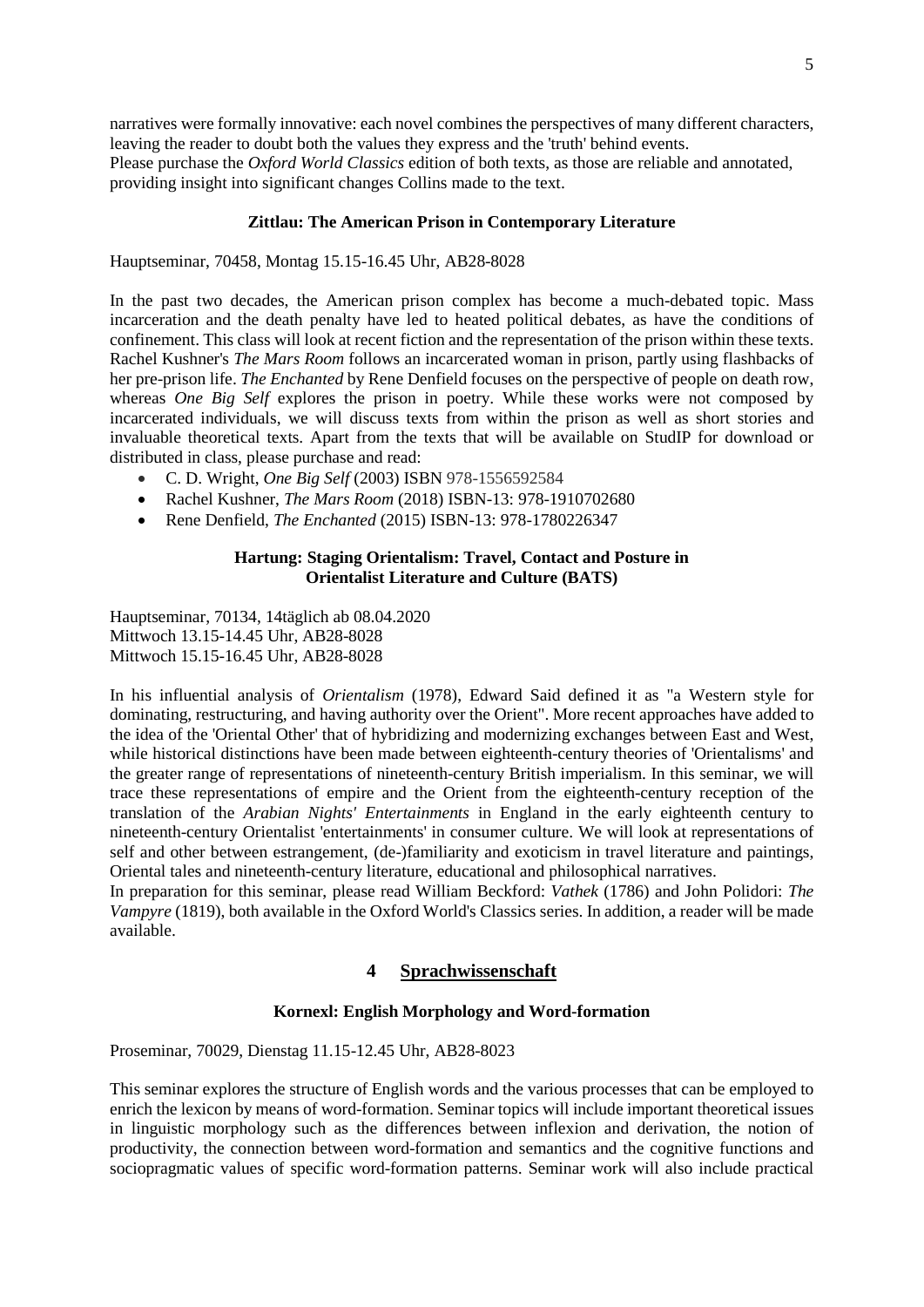tasks in word-building and analyzing word-structure and a critical discussion of established and newly created formations that defy a straightforward morphological analysis and firm classification. Course book: Schmid, Hans-Jörg. 2016. *English morphology and word-formation. An introduction*. 3rd revised and enlarged edition. Berlin: Erich Schmidt Verlag (ISBN: 978-3-503-17012-8).

## **Lorenz: Variation and Change in the English Language**

Proseminar, 70021, Montag 15.15-16.45 Uhr, U69-H3-322

"No man ever steps in the same river twice, for it's not the same river and he's not the same man." (Heraclitus) One cannot make the same utterance twice; it will not be the exact same utterance. Variation is always present in language use. It occurs on all levels of linguistic organization (phonetics, morphology, syntax, semantics, pragmatics). Much of this variation is not accidental, but contains information about the speaker (or writer) and what they want to convey. Moreover, linguistic variation is the source of language change.

In this course we will:

- survey the range of variation found in the English language. This includes social and regional variation (accents, dialects, sociolects), as well as articulatory variation (e.g. phonetic reduction) and pragmatic variation;
- study how changes in the English language are connected to variation;
- learn about the linguistic research in variation and change.

### **Spohr: Second Language Acquisition**

Proseminar, 70017, Mittwoch 11.15-12.45 Uhr, U69-H2-210

In this course, we will apply the study of fields familiar from the *Grundkurs* – phonology, morphology, syntax, etc. – to the problem of learning languages. Second Language Acquisition is an active field of linguistic research, and relevant to any student of language. We will not confine ourselves to one theory, but study a range of different approaches and investigate all aspects of the acquisition of English as a second language.

Note that this is not a *Fachdidaktik* course. Our focus will not be on the practical methods of language teaching, but on the linguistic theories behind them. The course is certainly particularly relevant to future teachers, but BA students are also welcome.

Please be aware that this course will have weekly reading assignments as well as other homework tasks. Coming to class prepared will be necessary for successful participation.

## **Spohr: Pragmatics**

Proseminar, 70070, Donnerstag 17.15-18.45 Uhr, AB28-8028

– "Will you marry me?"

– "Of course – the day hell freezes over."

Speakers do not always mean what they say – sometimes, they mean the exact opposite. This class will examine how we manage to communicate and understand more than is actually said, and how we perform actions just through the power of words. Areas we will look at include: Relevance Theory, Speech Acts, and Discourse Analysis. Phenomena like metaphor, irony, and politeness will also be examined.

This course will be largely presentation/discussion-based, so active participation is a must. All students are required to purchase and read Yule's *Pragmatics* (1996) before the course begins.

Course book: Yule, George. 1996. *Pragmatics*. Oxford: Oxford University Press.

Additional texts will be announced in class.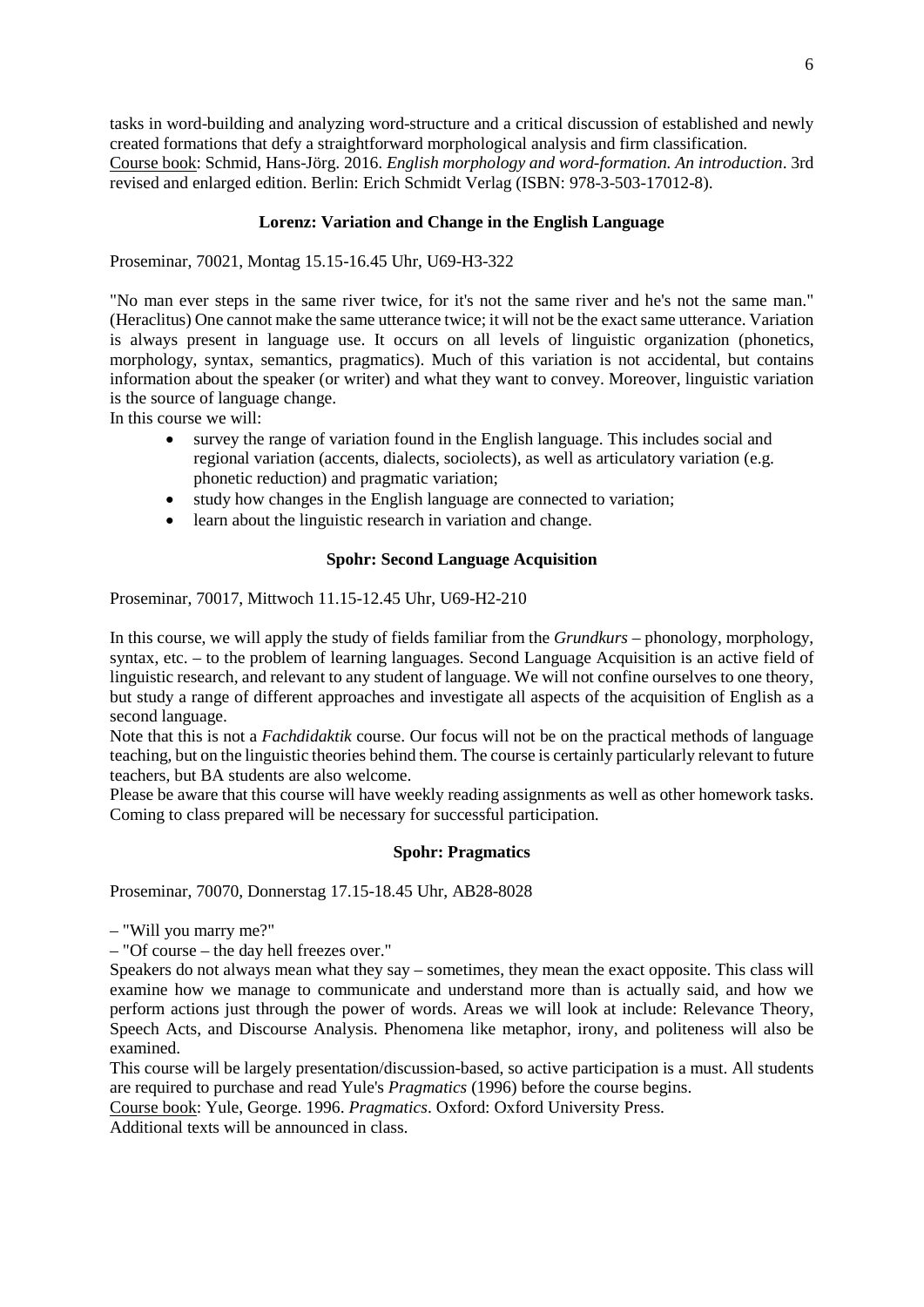### **Kornexl: Transcultural Encounters and Lingustic Transfer in the History of English (BATS)**

Hauptseminar, 70058, Mittwoch 09.15-10.45 Uhr, AB28-8023

English as a contact language provides ample material for research both from a theoretical and an empirical point of view. This seminar seeks to explore the conditioning factors for the apparent liberality and ease with which English has adopted material from other languages (e.g. Celtic, Latin, Old Norse, French) at nearly all stages of its development. To provide an analytical framework for selected diachronic case studies, we will investigate the general mechanisms of linguistic interference and the varying conditions for contact-induced language change. On this basis, major processes of cross-cultural transfer, lexical enrichment and structural borrowing will be examined in order to evaluate the longterm effects of transcultural encounters on the shape of modern English.

### **Lorenz: Cognitive Lingustics**

Hauptseminar, 70036, Dienstag 15.15-16.45 Uhr, AB28-8028

Cognitive Linguistics seeks to describe language in terms of humans' general cognitive abilities and mechanisms, rather than as a system of (innate) grammar rules. In this view, learning and knowing a language is similar to other things we learn and know: largely a matter of training and experience. Moreover, a cognitive approach is useful in explaining linguistic phenomena in English such as polysemy, metaphor, analogy and idioms.

In this course we will:

- − study the basics of cognition and language;
- − learn how recent research in cognitive linguistics studies the English language;
- − discuss what cognitive linguistics has to say about learning and teaching English.

Course book: Ungerer, Friedrich & Hans-Jörg Schmid. 2006. *An Introduction to Cognitive Linguistics.*  2nd edition. Harlow: Pearson Education.

### **Kähm/Spohr: Fundamentals of Grammar**

Übung, 70067

| Gruppe 1 |          | Mittwoch 09.15-10.45 Uhr, U69-H3-322 Frau Kähm          |  |
|----------|----------|---------------------------------------------------------|--|
|          |          | Gruppe 2 Mittwoch 11.15-12.45 Uhr, U69-H3-322 Frau Kähm |  |
| Gruppe 3 | Mittwoch | 17.15-18.45 Uhr, U69-H2-210 Frau Spohr                  |  |

Grammar is the backbone or architecture of a language since a competent speaker does not only have to master the vocabulary of a given language, but also has to know how to combine words into larger units, such as clauses and sentences. A theoretical knowledge of English grammar is therefore a prerequisite for understanding what speakers do when they use their language. This course is intended to assist students in their study of the grammar of English on an academic level. It provides practice in applying the principles and rules formulated in scientific grammars, focusing on word-classes and the structure of words (morphology) in the first half of the semester and on the principles of English sentence structure (syntax) in the second one.

Course Book: Biber, Douglas, Susan Conrad and Geoffrey Leech. 2002. *Longman Student Grammar of Spoken and Written English*. London: Longman.

### **Spohr: Phonetics and Phonology**

Übung, 70078

Gruppe 1 Dienstag 15.15-16.45 Uhr, U69-H3-223

Gruppe 2 Donnerstag 11.15-12.45 Uhr, U69-H2-210

Gruppe 3 Donnerstag 13.15-14.45 Uhr, U69-H2-210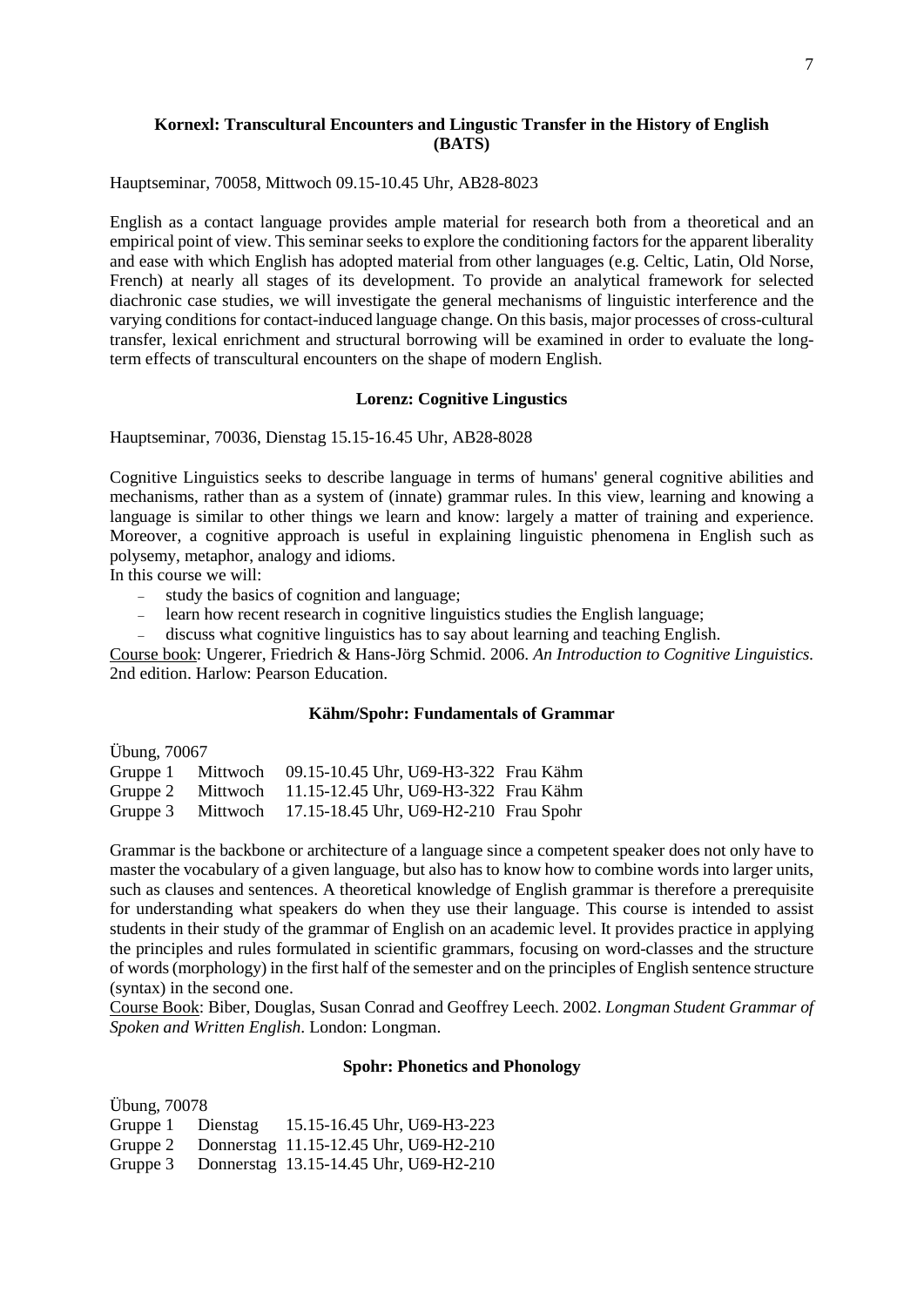This class will focus primarily on the two main standard varieties of spoken English: British Non-Regional Pronunciation, and General American English. The sound systems of these two varieties (i.e. their individual vowels and consonants, and how they interact) will be studied – first for isolated words, then for connected speech. Learning to read and produce IPA transcriptions will be another important aim of this course. Where it is appropriate, English and German will be compared to each other to highlight teaching/learning difficulties and find possible solutions. While this is not primarily a pronunciation class, the study of phonetics and phonology will help you improve your own pronunciation and equip you with the knowledge needed to teach English pronunciation to students.

The course book (which all students must have) is: Collins, Beverly and Inger M. Mees. 2013. *Practical Phonetics and Phonology: A Resource Book for Students.* 3rd ed. London: Routledge. (ISBN 978- 0415506496) – Please make sure you buy this edition!

<span id="page-7-0"></span>The following book is recommended as a reference: Roach, Peter, Jane Setter and John Esling (eds). 2011. Daniel Jones: Cambridge English Pronouncing Dictionary. 18th edition. Cambridge: Cambridge University Press. (ISBN 978-0521152556; pb with CD-ROM)

## **5 Kulturwissenschaft**

#### **Rossow: Grundkurs: Introduction to Cultural Studies**

Grundkurs, 70160, Montag 11.15-12.45 Uhr, U69-AEHS1

This course introduces students to the study of culture and provides them with some of the theoretical foundations for later courses in cultural studies. The course is divided into two main sections. It starts with a brief outline of the origins of the field and its history and then progresses by giving students an accessible introduction to some of the core concepts used in cultural studies to analyse and describe social phenomena: globalisation, nation and national identity, class, multiculturalism, ethnicity and 'race', and sex and gender. Students will be shown how these theoretical concepts can be applied to investigate concrete cases. The applications should, among other things, illustrate the usefulness and versatility of the methodological approaches and analytical tools provided by cultural studies. A *Reader*  will be provided at the beginning of the course and can be bought at Printzentrum, Neuer Markt 3. Participants also have to buy Hartley, John (2011). *Communication, Cultural and Media Studies. The Key Concepts*. London and New York: Routledge (ISBN 0-415-26889-3).

#### **Rossow: After Identity**

Proseminar, 70178, Dienstag 17.15-18.45 Uhr, AB28-8023

This course examines identity, exploring its continuing relevance in twenty-first century Britain. It starts from the observation that the question of identity lies at the heart of various current debates not only in cultural studies but also in other fields. The issue is whether those identities which defined our modern world for so long - class, place, nationality, gender, sexuality, ethnicity, 'race' - are in decline and whether new, more fragmented and fluid forms of identity are arising in their place. In order to address this issue, we will discuss a number of questions including the following ones: How does the alleged crisis of identity relate to the wider social changes affecting our societies? Do we need an identity? How can modern identities best be theorised? Is it still possible to speak of identity in the singular, or is it more adequate to think of a whole range of identities that we can and do choose from depending on the circumstances in which we find ourselves?

A Reader and a large number of additional texts will be provided on Stud.IP.

#### **Schmidt: American Photography: Selected Icons**

Proseminar, 70189, Dienstag 15.15-16.45 Uhr, AB28-8023

This class will take you through two centuries of America's history by focusing on renowned photographs. We will encounter the portraits of Frederick Douglass (and the genre of portrait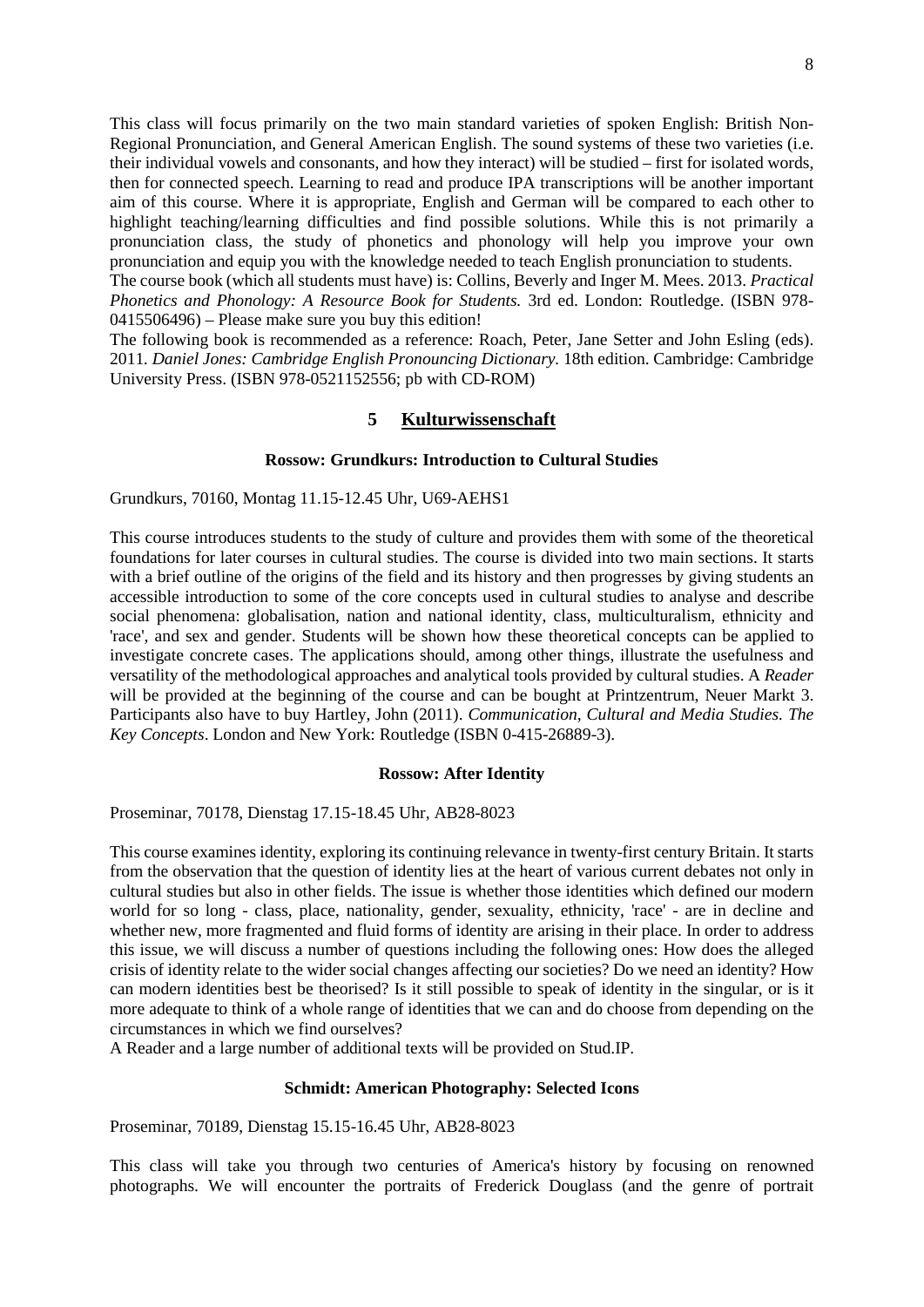photography), Alfred Stieglitz's iconic city-scapes, the documentary photography of Dorothea Lange (most famously her image of a migrant mother), the extremely influential picture of Emmett Till up until the falling man of 9/11. Of course, we will also look at photographic art such as Cindy Sherman's, and we will certainly not-ignore the recently discovered street photography of Vivian Maier. We will analyse these and more photographs and practice methods and approaches to interpret images while simultaneously refreshing our knowledge of American history and central issues in cultural studies.

### **Zittlau: Central Voices of (American) Feminism**

Proseminar, 70491, Dienstag 09.15-10.45 Uhr, AB28-8023

Discussing women's issues has a long tradition. This class will look at a selection of feminist thinkers from the 19<sup>th</sup> century until today and discuss their agendas that intertwined with the time and place in which they arose. Sojourner Truth's concern, for example, most famously expressed in her essay "Ain't I a Woman" (1851), is deeply rooted in the fight against slavery, while bell hook's feminism combines pop culture and radical pedagogy to address all genders in today's America. Margaret Mead, Rachel Carson and Donna Haraway are academics and scientists who tackle issues at the intersection of science and (environmental) activism whereas Audre Lorde and Cindy Sherman operate as artists. While most of the texts and artworks will available on Stud.IP or distributed in the classroom, please purchase the book *Fifty-One Key Feminist Thinkers* compiled by Lori J. Marso (ed.) (Routledge, ISBN: 978- 0415681353) which is an excellent introduction to the topic as well as a guide during the semester.

### **Linke: Screening Skinheads: British and American Feature Films on Right-wing Extremism**

Proseminar, 70485, Montag 15.15-16.45 Uhr, AB28-8023

In this class, participants will familiarise themselves with right-wing extremism and its history in Britain and the United States in the 20th and 21st centuries. We will explore how right-wing extremism has evolved and how many facets it has had. With the help of selected films, we will discuss how class, 'race', gender and nation are shown to intersect in recent cinematic constructions of skinheads and what ideological positions the respective film as a whole assumes. A *Reader* with selected texts on history, organisations and theoretical concepts will be provided at Copy and Paste, Margaretenplatz. Participants should be prepared to watch the films outside class.

Films will be chosen from the following list: *Made in Britain* (1983), *This is England* (2006), *American History X* (1998), *Inside a Skinhead* (2001), *Skin* (2019)

> Linke: Transculturality in Colonial Contexts: Cinematic Representations of Cultural Contact in Colonial India (BATS)

Hauptseminar, 70502, Montag 09.15-10.45 Uhr, AB28-8023

In this class, we will discuss two different perspectives on colonial cultural contact and their representations on film. The focus will be on the British in India in the late 19th and early 20th centuries. Films will be selected from various times of production, about different historical events and from both Indian and British perspectives. Films will, for example, cover early colonial history (*The Chess Players*, India 1977), the 1854 rebellion (*The Rising*, India 2005) and growing tensions in the late 19th century (*Lagaan*, India 2001). British films will represent the 19th century thugee rising (*Gunga Din,* USA 1939), the North-West frontier wars (*The Lives of a Bengal Lancer*, UK, 1935) and the growing unrest in the 1920s and 1930s (*Heat & Dust,* UK 1983 / *Passage to India*, UK, 1984, and *Before the Rains*, India, 2008). The analysis of each film will be embedded in readings and debates on colonial history, on characteristic features of the representation of colonial contact situations and on transculturality. Special attention will be paid to the circumstances of each film's production, the perspective from which it is shot and the various discourses and styles it taps into.

Selected secondary sources will be made available in a *Reader*, which will be provided at Copy and Paste, Margaretenplatz. Participants should be prepared to watch the films outside class.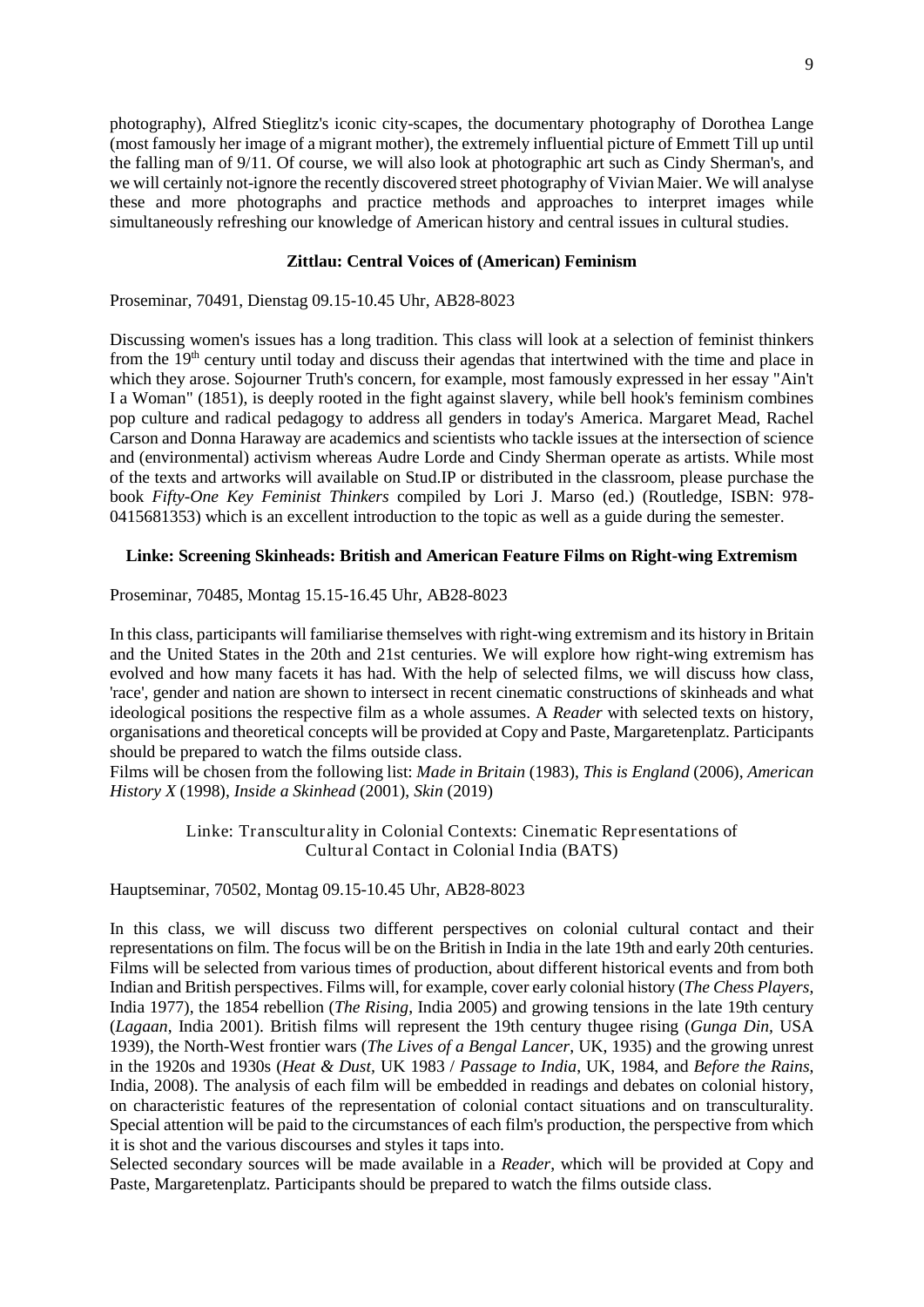### **Linke: Indigeneity in Canada: Colonisation, Decolonisation, Representation**

Hauptseminar, 70484, Dienstag 11.15-12.45 Uhr, JP-SR5

"Indigeneity", being native, has functioned as a central category of postcolonial studies for some time. Policies of colonisation and de-colonisation of Indigenous peoples in Canada will be the subject of this course. Although we will start with a survey of Canadian history with a special focus on colonisation and its effects on First Nations, the main focus of this class will be on recent theoretical and analytical approaches to the study of Indigenous cultures, on current socio-political issues, and on representations of First Nations in different media.

This class will include two workshops with Indigenous scholar Dr Margaret Robinson (Lennox Island First Nation; Dalhousie University, Halifax), who will teach two additional workshops in the project week, that is, on June 3 and 4, 2020, in the morning. This will provide a unique opportunity to hear from an Indigenous scholar about the situation of First Nations, de-colonisation strategies and representations in Canadian media, and to discuss these issues with her. **Please sign up for this class only if you know that you will be able to participate in the workshops in the "Projektwoche" in June**. Because of these workshops, classes will finish in late June.

Please acquire and read: Tshaukuesh Elizabeth Penashue: *Nitinikiau innusi – I keep the land alive*. Winnipeg: University of Manitoba Press 2019. A *Reader* with some basic theoretical texts and materials will be provided at Copy & Paste, Margaretenplatz.

### **Rossow: The Pitfalls of Identity Politics**

Hauptseminar, 70497, Donnerstag 13.15-14.45 Uhr, AB28-8028

Current debates in the public arena and in Cultural Studies are often less concerned with class than with gender, 'race', ethnicity or religion. This becomes particularly evident when we focus on the *politics* of identity. The concept of identity politics, following Griffin, "references a political disposition and political arguments founded on particular traits or interests concerning a specific group of people. […] [I]dentity politics has been concerned with making political claims based on group identities that share these traits or interests." Identity politics, although it may be politically empowering, has also been criticized for its homogenising effect on those defined as *groups* and for viewing identity as fixed rather than as a process and for its inherent essentialism. The political *tactics* behind identity politics have been referred to as *strategic* essentialism by Spivak – acting based on a shared identity in the public arena in the interests of unity during a struggle for equal rights (cf. Chandler and Munday).

The course provides an in-depth discussion of the relevant terms gender, 'race', ethnicity and religion, considers the absence of class from most of the current debates, looks at the potentially adverse and divisive effects of identity politics in multicultural societies like Britain, and introduces the concept of intersectionality (the idea that the forms of identity mentioned above do not work independently but interact to produce particularized forms of social oppression).

*A Reader* with a selection of thematically organised texts and the list of topics for term papers will be provided at the beginning of the course and can be bought at Printzentrum, Neuer Markt 3.

### **Zittlau: Botanic Visions**

Hauptseminar, 70505, Mittwoch 11.15-12.45 Uhr, AB28-8023

This class focusses on the question of how plants populate the (visual) cultural imagination. We will explore images of the  $17<sup>th</sup>$  and  $18<sup>th</sup>$  century with the botanical drawings Maria Sibylla Merian made during her stay in Surinam, with Anna Atkins and her 19<sup>th</sup> century photographic depictions of plants (algae and ferns in particular), and with Franci Duran's experimental phytograms of the 21rst century. These ambitiously scientific plant-portraits will be contrasted with plants in popular culture such as the DC Comics character of Poison Ivy or the cult musical *The Little Shop of Horrors* that prominently features a Venus Flytrap. In the spirit of the current ecocritical call to make kin (Donna Haraway) and to include other than human species, we will explore the changing agency of the plants and its critical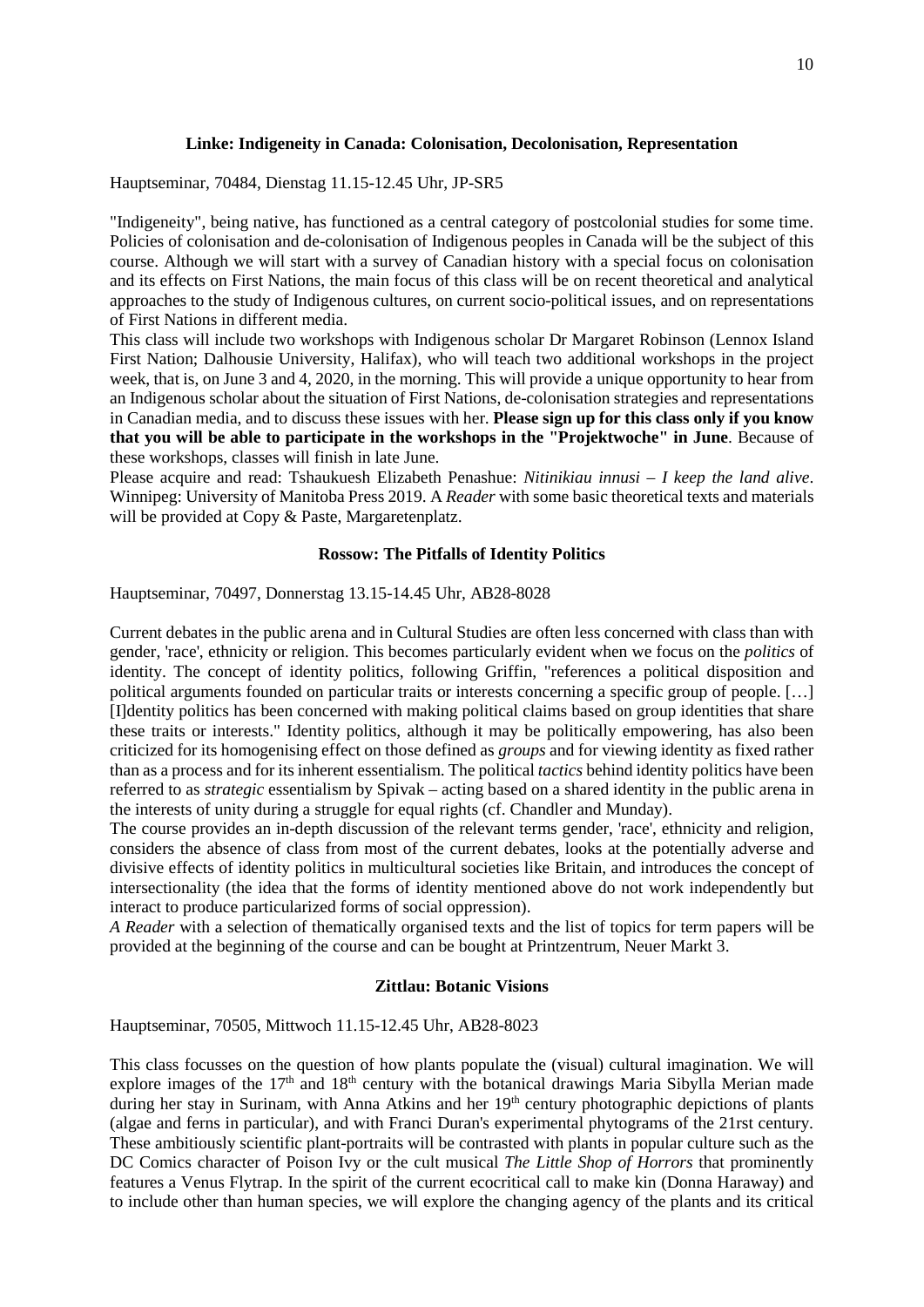and political potential. After all, Michael Moore's campaign "Ficus for Congress" did make some valuable points about human-plant interactions. While we will mainly analyze visual representations of plants, we will also read texts by Robin Wall Kimmerer, Amanda Ackerman and others. All material will be provided in class or on Stud.IP.

## **Hartung: Staging Orientalism: Travel, Contact and Posture in Orientalist Literature and Culture (BATS)**

Hauptseminar, 70134, 14täglich ab 08.04.2020 Mittwoch 13.15-14.45 Uhr, AB28-8028 Mittwoch 15.15-16.45 Uhr, AB28-8028

In his influential analysis of *Orientalism* (1978), Edward Said defined it as "a Western style for dominating, restructuring, and having authority over the Orient". More recent approaches have added to the idea of the 'Oriental Other' that of hybridizing and modernizing exchanges between East and West, while historical distinctions have been made between eighteenth-century theories of 'Orientalisms' and the greater range of representations of nineteenth-century British imperialism. In this seminar, we will trace these representations of empire and the Orient from the eighteenth-century reception of the translation of the *Arabian Nights' Entertainments* in England in the early eighteenth century to nineteenth-century Orientalist 'entertainments' in consumer culture. We will look at representations of self and other between estrangement, (de-)familiarity and exoticism in travel literature and paintings, Oriental tales and nineteenth-century literature, educational and philosophical narratives.

<span id="page-10-0"></span>In preparation for this seminar, please read William Beckford: *Vathek* (1786) and John Polidori: *The Vampyre* (1819), both available in the Oxford World's Classics series. In addition, a reader will be made available.

## **6 Fachdidaktik und Vermittlungskompetenz**

## **Morkötter: Grundkurs: Grundfragen der Fachdidaktik Englisch**

Grundkurs, 70233, Montag 11.15-12.45 Uhr, AB28-10017

Inhaltliche Schwerpunkte: Gegenstand und Bezugswissenschaften der Fachdidaktik Englisch; Unterrichtskonzeptionen; Ziele und Inhalte des Englischunterrichts; didaktisch-methodische Grundstrukturen der Arbeit an Kenntnissen und der Entwicklung sprachkommunikativen Könnens; Lernorientierung im Englischunterricht.

## **Schmidt: Kompetenzorientierter Englischunterricht**

Proseminar, 70267 Gruppe 1 Montag 09.15-10.45 Uhr, AB28-8028 Gruppe 2 Mittwoch 09.15-10.45 Uhr, AB28-8028

Die Lehrveranstaltung vertieft die im Grundkurs vermittelten Prinzipien des Lernens und Lehrens der englischen Sprache in Theorie und Praxis. Typische Unterrichtssituationen und –materialien werden analysiert, entwickelt und gestaltet. Der Erwerb sprachlicher Mittel wird dabei ebenso thematisiert wie die Herausbildung kommunikativer Fertigkeiten. Auch die Entwicklung i

nterkultureller und methodischer Kompetenzen finden Berücksichtigung.

**Für alle Lehrämter außer Lehramt an Grundschulen.** 

**Teilnahmevoraussetzung: abgeschlossener Grundkurs "Grundfragen der Fachdidaktik Englisch"** 

## **Schütt: Frühbeginnender Englischunterricht (LA GS)**

Proseminar, 70248, Montag 11.15-12.45 Uhr, AB28-8028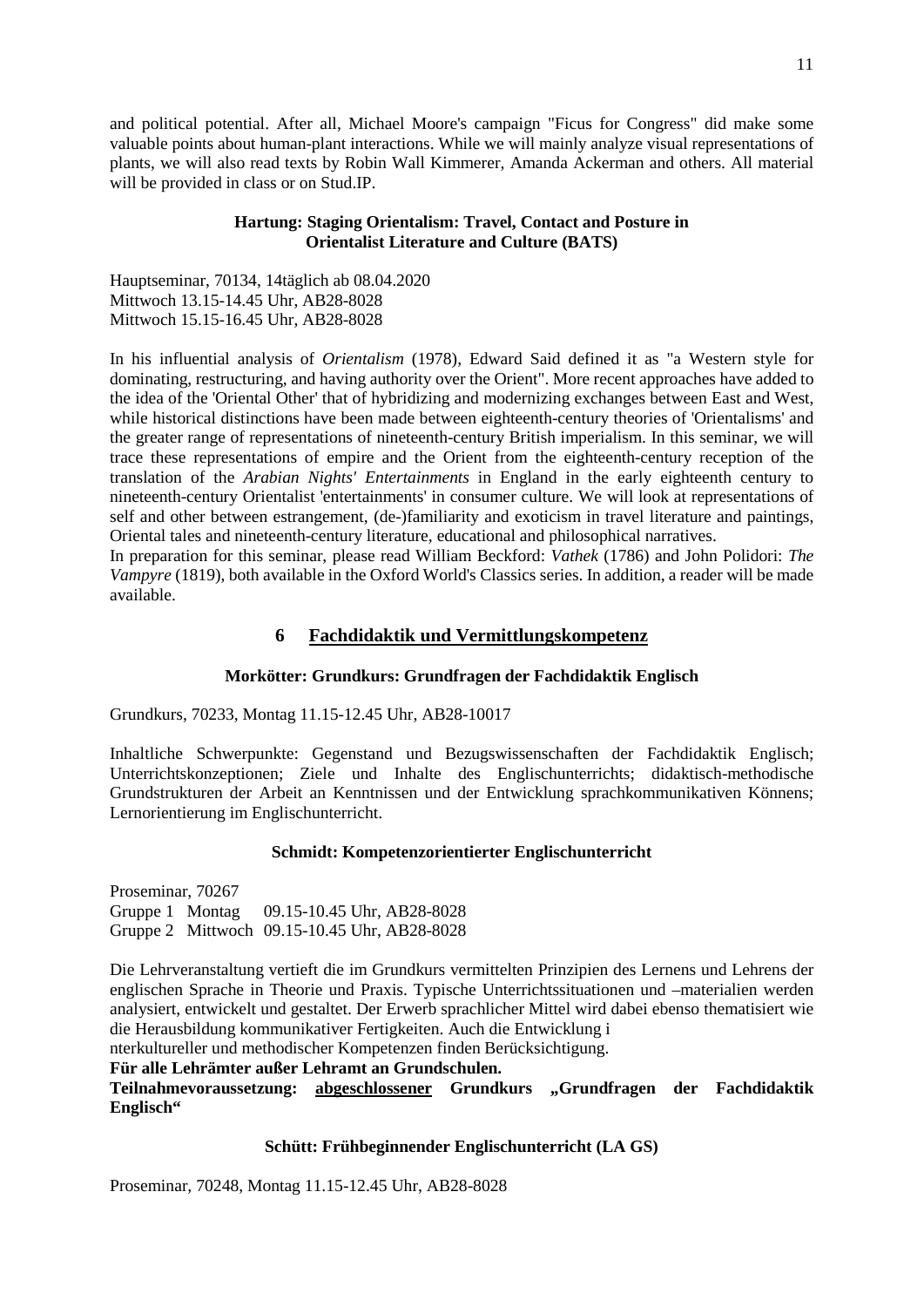Die Lehrveranstaltung vertieft die im Grundkurs und in der Übung Frühbeginnender Englischunterricht vermittelten Prinzipien des Lehrens und Lernens der englischen Sprache in der Grundschule in Theorie und Praxis. Typische Unterrichtssituationen und -materialien werden analysiert, entwickelt und gestaltet. Die kindgerechte Entwicklung fremdsprachlicher Kompetenzen wird ebenso thematisiert wie die Gestaltung des Übergangs zum "regulären" Englischunterricht in Klasse 5. Es wird empfohlen, das Proseminar frühestens im 4. Fachsemester zu belegen.

## **Morkötter: Fachübergreifender und fächerverbindender Unterricht**

Hauptseminar, 70264, Mittwoch 11.15-12.45 Uhr, AB28-8028

Im 'traditionellen' Englischunterricht hat die englische Sprache die Doppelfunktion sowohl eines Unterrichtsgegenstands als auch des Kommunikationsmediums. Auch wenn es selbstverständlich Ziel ist, im Englischunterricht möglichst viele authentische Kommunikationsanlässe und -situationen zu schaffen, wird die Authentizität von Kommunikation unter anderem als ein Argument für Konzeptionen wie bilingualer Sachfachunterricht, Immersion oder *Content and Language Integrated Learning (CLIL)* angeführt. Affine Ansätze sind der fachübergreifende Unterricht, d.h. Inhalte aus anderen Fächern werden in den Englischunterricht integriert, und der fächerverbindende Unterricht (die Fachstruktur des Unterrichts wird aufgelöst), auf die im Seminar der Schwerpunkt gelegt werden soll. Wir werden uns zunächst mit den konzeptionellen Grundlagen von fachübergreifendem und fächerverbindendem Unterricht, auch in Abgrenzung zu den oben genannten Konzepten wie bilingualer Unterricht, befassen. Anschließend sollen gemeinsam – je nach Gruppenzusammensetzung im Hinblick auf die Fächerkombinationen – Lernarrangements für fachübergreifenden bzw. fächerverbindenden Unterricht erarbeitet werden, die gegebenenfalls auch erprobt werden können.

## **Schmidt: Learning English in the Digital Age. Digitales Lernen im Englischunterricht.**

Übung, 70285, Dienstag 09.15-10.45 Uhr, JP-FDR10, vom 26.05.2020 - 07.07.2020, 1 SWS

Digitale Medien bieten für das Lernen und Lehren von Fremdsprachen eine Reihe von Potentialen, die sich Lernende und Lehrende gleichermaßen im Englischunterricht zu Nutze machen können. So eröffnen sich durch den Einsatz digitaler Medien zum einen vielfältige Möglichkeiten der Sprach- und Kulturbegegnung, zum anderen können Lernangebote in stärkerem Maße auf die individuellen Bedürfnisse der Lernenden abgestimmt werden.

In der Übung sollen die Einsatzmöglichkeiten verschiedener digitaler Medien praktisch erprobt und auf ihren Nutzen für das Fremdsprachenlernen im kompetenzorientierten Englischunterricht untersucht werden.

**Findet statt vom 26.05.2020 bis 07.07.2020, 1 SWS**

## **Schmidt: Auf dem Weg zu mehr Mündlichkeit. Sprechprüfungen im Englischunterricht**

Übung, 70284, Dienstag 09.15-10.45 Uhr, JP-FDR10, vom 07.04.2020 - 19.05.2020, 1 SWS

Mit der zum Schuljahr 2019/20 in Mecklenburg-Vorpommern in Kraft getretenen Abiturprüfungsverordnung (APVO) muss im Laufe der Sekundarstufe II mindestens eine komplexe Leistungsüberprüfung im Kompetenzbereich Sprechen erfolgen. Damit wird der Stellenwert der Mündlichkeit im Fremdsprachenunterricht deutlich unterstrichen. Mündliche Ausdrucks- und Interaktionsfähigkeit sind entscheidend für die Bewältigung authentischer Sprachbegegnungssituationen und müssen dementsprechend im Englischunterricht systematisch entwickelt werden.

In der Übung wollen wir gemeinsam nach Wegen suchen, die Sprechkompetenz der Schülerinnen und Schüler zu fördern und ihre Sprechaktivität zu steigern. Dazu beschäftigen wir uns u. a. mit den verschiedenen Arten des Sprechens, motivierenden Sprechanlässen und der Bereitstellung sprachlicher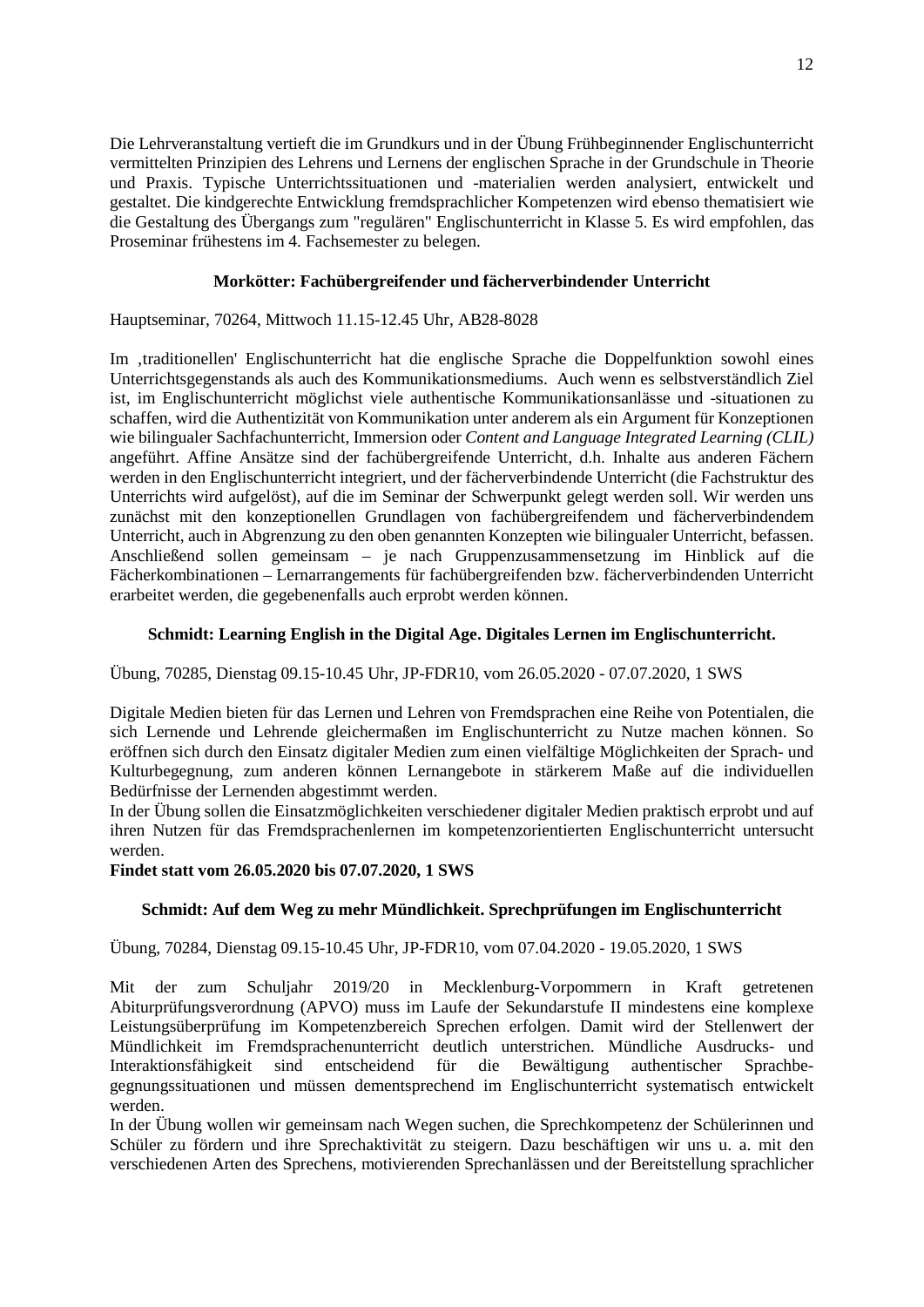Mittel. Weiterhin wollen wir gemeinsam überlegen, wie Leistungsüberprüfungen im Sprechen sinnvoll gestaltet werden können.

## **Findet statt vom 07.04.2020 bis 19.05.2020, 1 SWS**

## **Schütt: Planung und Gestaltung von Englischunterricht für SPÜ-TeilnehmerInnen im Projekt**

Übung, 70268, Montag 13.15-14.45 Uhr, gerade Wochen, AB28-8028, 1 SWS

Diese Übung richtet sich vorwiegend an die TeilnehmerInnen der Schulpraktischen Übungen, die im SS 2019 in Projekten tätig sein werden. Ziele der Übung sind eine praxisnahe methodische Vorbereitung auf die Arbeit in den Schulen, die Erstellung der Projektplanungen sowie die Erarbeitung des vollständigen Materials in Vorbereitung auf die Projektwochen.

Zu Beginn werden theoretische Grundlagen der Projektarbeit in einem kommunikativen, handlungsorientierten Fremdsprachenunterricht vermittelt. An praktischen Unterrichtsbeispielen werden Chancen und Grenzen der Projektmethode beleuchtet. Die TeilnehmerInnen entwickeln sodann eigene Ideen für die bevorstehenden Projekte im Rahmen der schulpraktischen Übungen und nehmen schrittweise in Gruppen die methodische Planung und Umsetzung dieser Ideen vor. **1 SWS**

## **Schütt: Planung und Gestaltung von Englischunterricht für SPÜ-TeilnehmerInnen (LA Gymnasium, LA Regionale Schule, LA für Sonderpädagogik, LA Grundschule und Berufspädagogik)**

Übung, 70261, Montag 13.15-14.45 Uhr, ungerade Wochen, AB28-8028, 1 SWS

Diese Übung findet begleitend zu den Schulpraktischen Übungen statt und richtet sich vorwiegend an SPÜ-TeilnehmerInnen der LA Gymnasium und Regionalschule.

Nach einer allgemeinen Einführung in die Methodik des modernen Fremdsprachenunterrichts werden Bedingungsfaktoren des Fremdsprachenunterrichts beleuchtet, Lernstoffanalysen durchgeführt und methodisch sinnvolles Phasieren geübt.

Die Teilnehmer haben Gelegenheit, konkrete Unterrichtprozesse für die schulpraktischen Übungen gemeinsam zu planen, planerische Alternativen zu entwerfen und Material für den Unterricht auszuwählen und zu gestalten. Durch das Schreiben von Unterrichtsskizzen und Langentwürfen wird der Blick für das sinnvolle methodische Handeln im Rahmen des kompetenzorientierten kommunikativen Fremdsprachenunterrichts geschärft. **1 SWS**

## **Bartsch-Veselá: Teaching Language and Culture in Elementary Schools (LA GS)**

Übung, 70235, Dienstag 13.15-14.45 Uhr, AB28-9028, vom 07.04.2020 - 19.05.2020, 1 SWS

Our experience has led us to believe that culture is a vital part of language learning and that language and culture are interlinked in many important ways. This seminar offers some practical tips for enjoyable and meaningful language learning in the primary classroom. We will offer a series of practical classroom activities that develop and foster intercultural communicative competence with respect to teaching English to young learners. Both pupils' home culture(s) and the culture(s) of native English-speaking people we will be considered here. Student teachers will participate in discussions and prepare microteaching activities on given topics such as everyday customs and habits, holidays, festivals and celebrations, food, weather and climate, school life, shopping, music, etc. 80% attendance is required to complete the course. Additional study material will be provided. **Findet statt vom 07.04.2020 bis 19.05.2020, 1 SWS**

> **Bartsch-Veselá: Using Children's Literature in the Primary Foreign Language Classroom (LA GS)**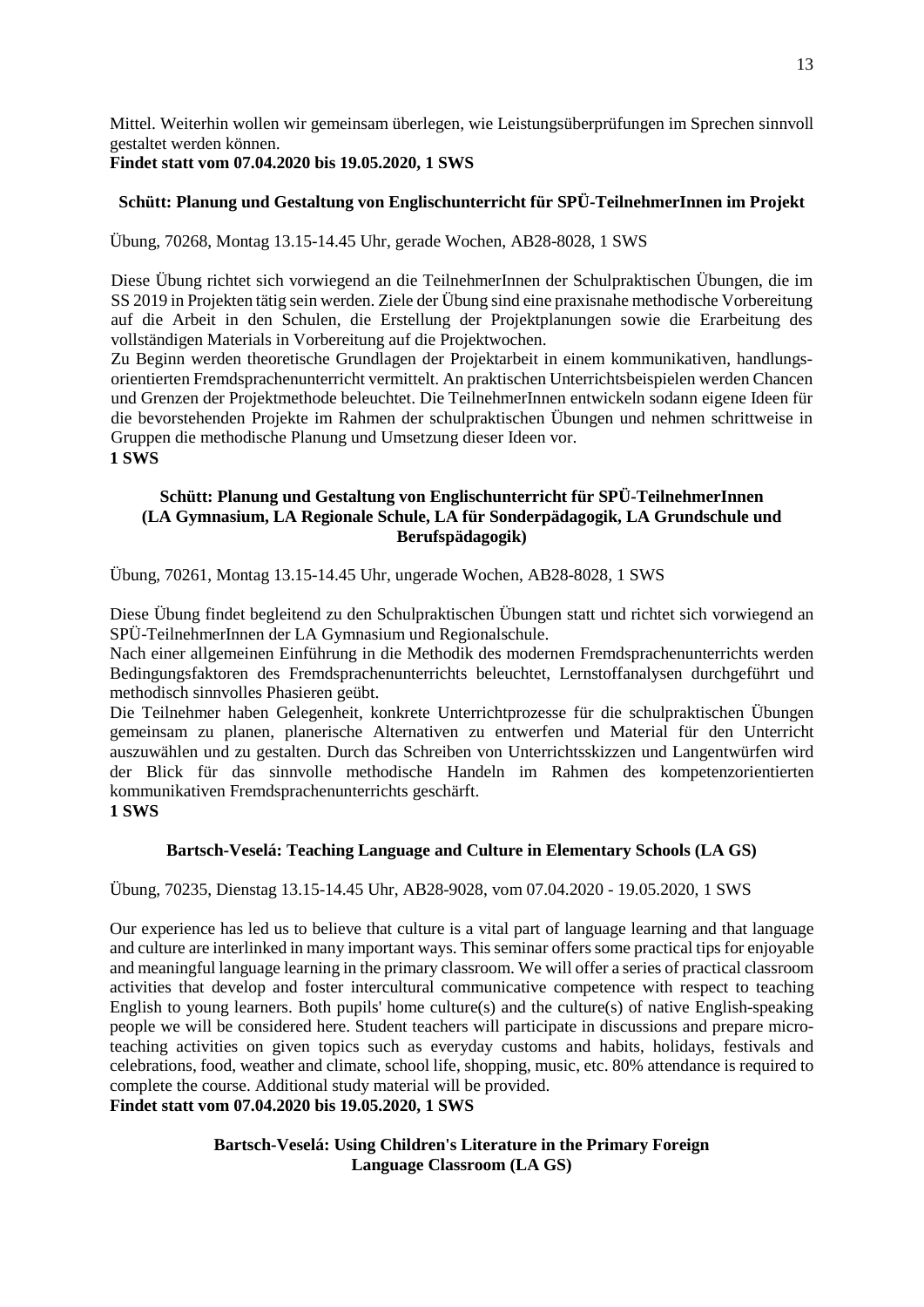Übung, 70237, Dienstag 13.15-14.45 Uhr, AB28-9028, vom 26.05.2020 – 07.07.2020, 1 SWS

This seminar offers some practical tips for enjoyable and meaningful language learning in the primary language classroom. A variety of children's literature will be introduced, including traditional stories, classical fairy-tales, fables, animal stories, poems, rhymes, and other literary texts (e.g. Where's Spot? The Very Hungry Caterpillar, The Gruffalo, Little Red Riding Hood, Jungle Book, Winnie the Pooh, The Paper Bag Princess, Alice in Wonderland, Gulliver 's Travels, etc.) Student teachers will be asked to participate in the discussions, read and analyse suitable texts (e.g. a short story or a fairy-tale) in English and prepare micro-teaching activities for their peers. 80% attendance is required to complete the course. Additional study material will be provided.

**Findet statt vom 26.05.2020 bis 07.07.2020, 1 SWS**

### **Schmidt: Let's sing. Songwriting im Englischunterricht**

Übung, 70286, Blockseminar, 1 SWS 03.06.2020 von 09.00 Uhr bis 15.30 Uhr Uhr, AB28-8023+8028 04.06.2020 von 09.00 Uhr bis 15.30 Uhr Uhr, AB28-8023+8028

Die englische Sprache mit und über die Musik zu erleben, lässt Schülerinnen und Schüler ihren ganz eigenen Zugang zum Sprachenlernen finden. Rhythmus, Klang, Melodie und auch die Bewegung zur Musik können sich positiv auf das Fremdsprachenlernen auswirken. Sogar das Schreiben und Vertonen eigener Songs sind im Englischunterricht möglich und steigern die Sprachlernmotivation.

Das zweitägige Blockseminar widmet sich dem musikorientierten Englischunterricht in der Primar- und Orientierungsstufe (Klassenstufen 1-6). Gemeinsam wollen wir verschiedene Möglichkeiten erproben, einen musikalischen Zugang zum Englischlernen zu finden. Hauptanliegen der Übung ist es, eine Unterrichtseinheit für Lernende der Grundschule bzw. der Orientierungsstufe zu entwerfen, die das Schreiben, Vertonen, Aufnehmen und Präsentieren eines eigenen Songs zum Ziel hat.

**Die Lehrveranstaltung richtet sich insbesondere an Studierende der Lehrämter Grundschule, Regionale Schule und Sonderpädagogik. Musikalische Vorkenntnisse sind nicht erforderlich, Freude an Musik und Bewegung sollten Sie jedoch unbedingt mitbringen. Das Blockseminar kann als Übung im Umfang von 1 SWS im Modul Fachdidaktik 1 oder 2 angerechnet werden.**

## **Bayer/Schmidt/Schütt/Tieß: Schulpraktische Übungen**

Übung, 70273, an verschiedenen Schulen

Die Schulpraktischen Übungen (SPÜ) ermöglichen den Lehramtsstudierenden, erste praktische Erfahrungen in der Schule während der universitären Ausbildung zu erlangen. In Gruppen von fünf bis sechs Studierenden und unter der Anleitung und Begleitung durch DozentInnen der Fachdidaktik Englisch erhalten die Studierenden die Gelegenheit, die Planung eigener Unterrichtsstunden in der Praxis zu realisieren, sowie fremden und eigenen Unterricht zu reflektieren.

<span id="page-13-0"></span>**Teilnahmevoraussetzung: erfolgreich abgeschlossenes Modul "Fachdidaktik Englisch 1", 2 SWS**

## **7 Sprachpraxis**

### **Shay: Sprachpraxis II: Getting Grammar Right (for Primary Schools)**

Übung, 70305 Gruppe 1: Dienstag 13.15-14.45 Uhr U69-H3-322 Gruppe 2: Dienstag 15.15-16.45 Uhr U69-H3-322

This course is designed for future primary school teachers to further their studies in English grammar, vocabulary and skills. It focuses on an understanding of grammar as a functional use of language which creates rhetorical effects. In this view, writers make active choices that influence their readers just as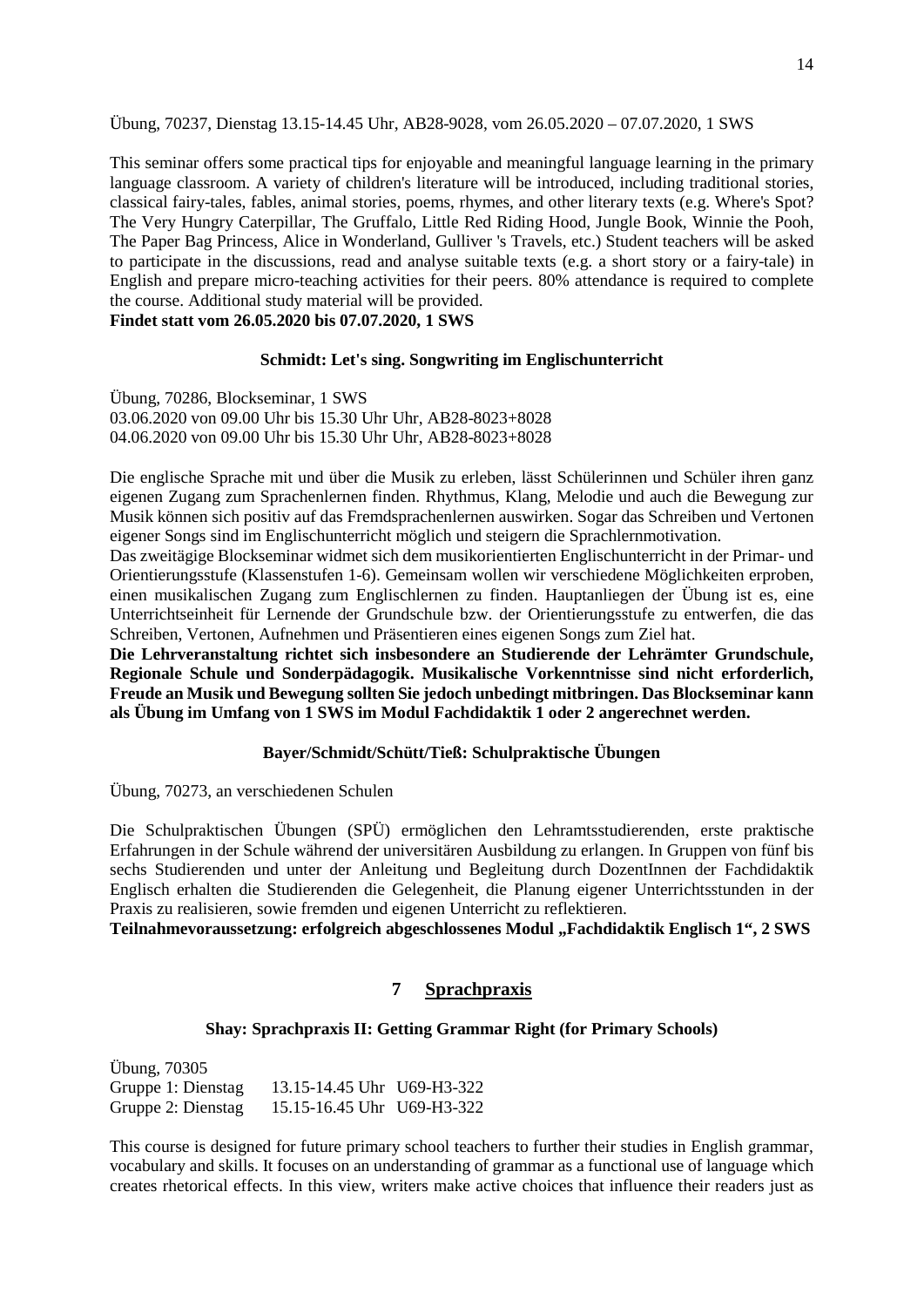teachers make active choices about the language they use with their students. Special attention is given to applying prior studies in linguistics and pedagogy as well as to developing students as reflective, selfdirected learners. The course also provides opportunities to try out English teaching ideas in team teaching practices and reflect on the process.

#### **Vaughan: Sprachpraxis II: The Craft of Argument II**

Übung, 70330 Gruppe 1: Donnerstag 11.15-12.45 Uhr U69-H3-322 Gruppe 2: Donnerstag 13.15-14.45 Uhr U69-H3-322

The Craft of Argument II continues to examine argumentation in written and spoken English but, in contrast to the first half of the module, focuses exclusively on academic communication, in particular written genres used at the university. Students will look at how academic genres reflect academic practices, and improve their abilities to participate effectively in these practices. Particular attention will be paid to structuring term papers and formulating texts that reflect academic register.

#### **Bowen: Sprachpraxis II: The Craft of Argument II**

| <b>Übung, 70331</b> |                            |  |
|---------------------|----------------------------|--|
| Gruppe 1: Montag    | 11.15-12.45 Uhr U69-H3-223 |  |
| Gruppe 2: Montag    | 13.15-14.45 Uhr U69-H3-223 |  |

The Craft of Argument II continues to examine argumentation in written and spoken English but, in contrast to the first half of the module, focuses exclusively on academic communication, in particular written genres used at the university. Students will look at how academic genres reflect academic practices, and improve their abilities to participate effectively in these practices. Particular attention will be paid to structuring term papers and formulating texts that reflect academic register.

### **Cathrow: Sprachpraxis II: The Craft of Argument II**

Übung, 70335 Gruppe 1: Dienstag 09.15-10.45 Uhr U69-H3-222 Gruppe 2: Dienstag 11.15-12.45 Uhr U69-H3-222

The Craft of Argument II continues to examine argumentation in written and spoken English but, in contrast to the first half of the module, focuses exclusively on academic communication, in particular written genres used at the university. Students will look at how academic genres reflect academic practices, and improve their abilities to participate effectively in these practices. Particular attention will be paid to structuring term papers and formulating texts that reflect academic register.

### **Shay: Sprachpraxis III: Language in Performance**

Übung, 70336 Gruppe 1: Donnerstag 11.15-12.45 Uhr AB28-10017a Gruppe 2: Donnerstag 13.15-14.45 Uhr AB28-9028

In this course English speaking skills for performance are developed through both written exercises and practical drama activities. As a backdrop, an understanding of the relationship between content, form and context in contemporary performance will guide students' artistic choices. Conventional speech forms for the stage as well as broader approaches to performance will be introduced through the work of a wide range of theorists and practitioners: from Aristotle to Agosto Boal; from Pinter to J.B. Priestley. Students are encouraged to pursue personal interests and express their own creativity in scripting new writing for the stage.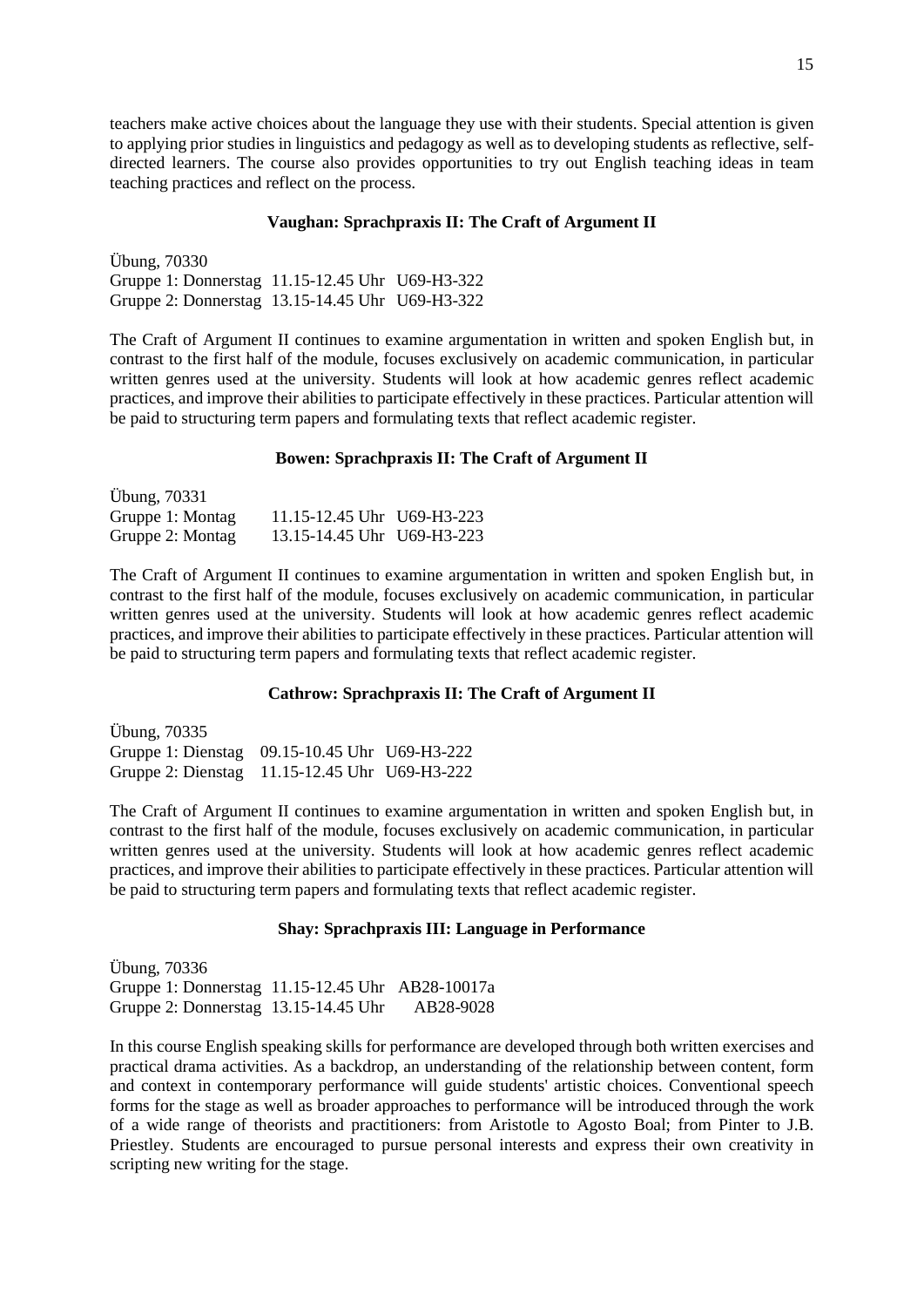### **Bowen: Sprachpraxis III: Public Speaking & Speech Writing**

Übung, 70333 Gruppe 1: Dienstag 09.15-10.45 Uhr U69-H3-223 Gruppe 2: Dienstag 11.15-12.45 Uhr U69-H3-223 Gruppe 3: Donnerstag 13.15-14.45 Uhr AB28-8023

Speaking clearly and confidently in public is an essential skill for numerous professions, including teaching. This course aims to give students the theoretical background needed to understand spoken forms of rhetoric and to offer them the opportunity to present and prepare examples of public speaking. In the class students will learn how to analyse and model speeches and how to improve their skills in argumentation, formulation, and delivery. Perhaps most importantly the class will aim to provide a friendly environment where students will feel comfortable speaking in front of others and receiving feedback.

## **Spohr: Sprachpraxis III: Informing & Instructing**

Übung, 70332 Gruppe 1: Dienstag 11.15-12.45 Uhr U69-H2-210 Gruppe 2: Dienstag 13.15-14.45 Uhr U69-H2-210

In this course, we will learn how to use English to convey information in a structured manner, instruct others, and lead fruitful group discussions. The focus will be on successful facilitation of group interactions and clear communication. There will be both theoretical and practical components, so come to class prepared to participate actively.

### **Cathrow: Sprachpraxis IV: Translation German-English II**

Übung, 70352 Gruppe 1: Donnerstag 09.15-10.45 Uhr AB28-8028 Gruppe 2: Donnerstag 11.15-12.45 Uhr AB28-8028

In this course, students will consider the practice of translation as a form of socially situated text production. To this end, they will explore the distinct exigencies, norms and strategies involved in a variety of context-based translation activities. In particular, we will look at a range of literary translation practices, including children's literature translation, drama translation, and the translation of poetry. We will also look at several kinds of 'functional' translation, placing particular emphasis on community translation (e.g. hospital and court translation). This course complements Translation German-English I, although students are NOT required to have taken the first course.

## **Bowen: Sprachpraxis IV: Translation German-English II**

Übung, 70354 Gruppe 1: Mittwoch 09.15-10.45 Uhr U69-H3-223 Gruppe 2: Mittwoch 11.15-12.45 Uhr U69-H3-223

In this course, students will consider the practice of translation as a form of socially situated text production. To this end, they will explore the distinct exigencies, norms and strategies involved in a variety of context-based translation activities. In particular, we will look at a range of literary translation practices, including children's literature translation, drama translation, and the translation of poetry. We will also look at several kinds of 'functional' translation, placing particular emphasis on community translation (e.g. hospital and court translation). This course complements Translation German-English I, although students are NOT required to have taken the first course.

## **Vaughan: Sprachpraxis IV: Blogging: Reflect, Share and Debate Online**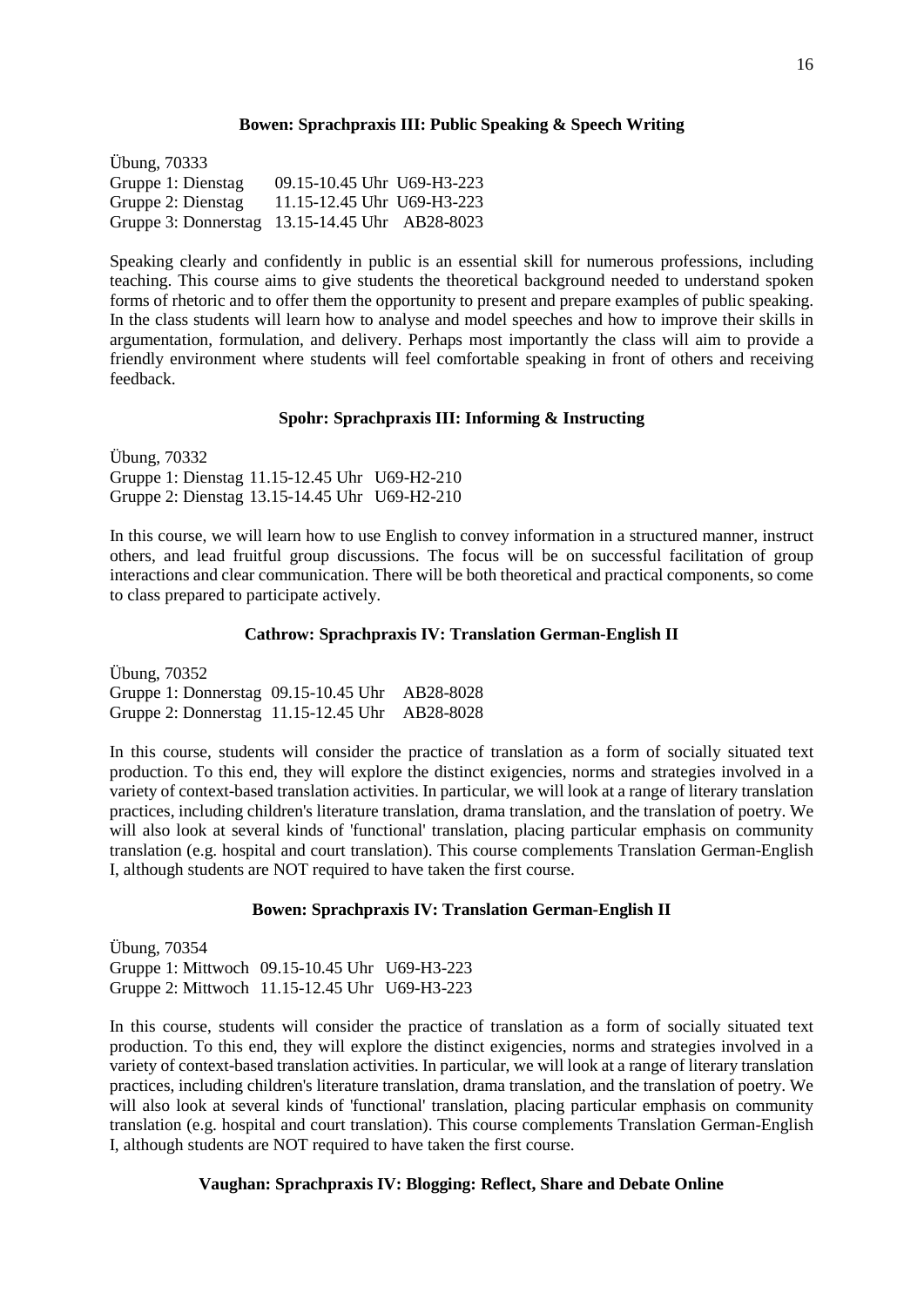| Übung, 70324      |                            |  |
|-------------------|----------------------------|--|
| Gruppe 1: Freitag | 11.15-12.45 Uhr U69-H3-322 |  |
| Gruppe 2: Freitag | 13.15-14.45 Uhr U69-H3-322 |  |

"Blog" is a blend of two terms: 'web' and 'log'. Blogs have taken the interactive, liberating, democratising aspects of the internet and pushed the envelope even further. Whereas 23 'weblogs' were recorded as existing at the beginning of 1999, this platform is now utilised by over 100 million immensely varied individuals, groups, and organizations. Blogs enable people to reach out to and engage with others, to transcend and permeate every genre and every aspect of the mass media; Rebecca Blood has described them as transforming "both writers and readers from "audience" to "public" and from "consumer" to "creator." (Blood, Rebecca. "Weblogs: A History and Perspective", Rebecca's Pocket. 07 September 2000. 26 July 2010. (http://www.rebeccablood.net/essays/ weblog\_history.html"). Accordingly, this course will enable you to become such a 'public creator', a member of the blogosphere; it aims to both improve your reading and writing skills, particularly with regard to developing effective argumentative techniques, and enrich your active and passive vocabulary in the process. This will involve writing entire blogs of your own and commenting on other blogs.

### **Bowen: Transculturality & Translation (BATS)**

### Übung, 70361, Donnerstag 11.15-12.45 Uhr, AB28-8023

This class offers a hands-on approach to exploring whether the concept of transculturality can be better defined and understood when seen in relation to translation, a practice which, by definition, accepts the possibility of transformative cultural transfer but which, at the same time, necessarily recognizes the coexistence of distinct languages and cultures, however permeable they may be. Although the course will offer students an introduction to the relation between transcultural studies and translation theory, it primarily seeks to give students practical insight into how translators mediate between cultures, that is to say, how they negotiate between the foreign text and domestic readers in a manner which, ideally, not only transports a text into another culture but also de-centers and desacrilizes the target language in order to open up a space in which the foreign can recognized on its own terms. To gain such practical insight, we will look at numerous English and German translations to determine how translators have dealt with the difficulties of making the foreign understandable. And, most importantly, we will translate relevant German and English texts, both functional and literary, in order to feel the strains of being faithful to two languages and to determine to what extent translation provides an opportunity and site of cultural interaction.

## **8 Master British and American Transcultural Studies**

### <span id="page-16-0"></span>**Kornexl: Transcultural Encounters and Lingustic Transfer in the History of English (BATS)**

Hauptseminar, 70058, Mittwoch 09.15-10.45 Uhr, AB28-8023

English as a contact language provides ample material for research both from a theoretical and an empirical point of view. This seminar seeks to explore the conditioning factors for the apparent liberality and ease with which English has adopted material from other languages (e.g. Celtic, Latin, Old Norse, French) at nearly all stages of its development. To provide an analytical framework for selected diachronic case studies, we will investigate the general mechanisms of linguistic interference and the varying conditions for contact-induced language change. On this basis, major processes of cross-cultural transfer, lexical enrichment and structural borrowing will be examined in order to evaluate the longterm effects of transcultural encounters on the shape of modern English.

Linke: Transculturality in Colonial Contexts: Cinematic Representations of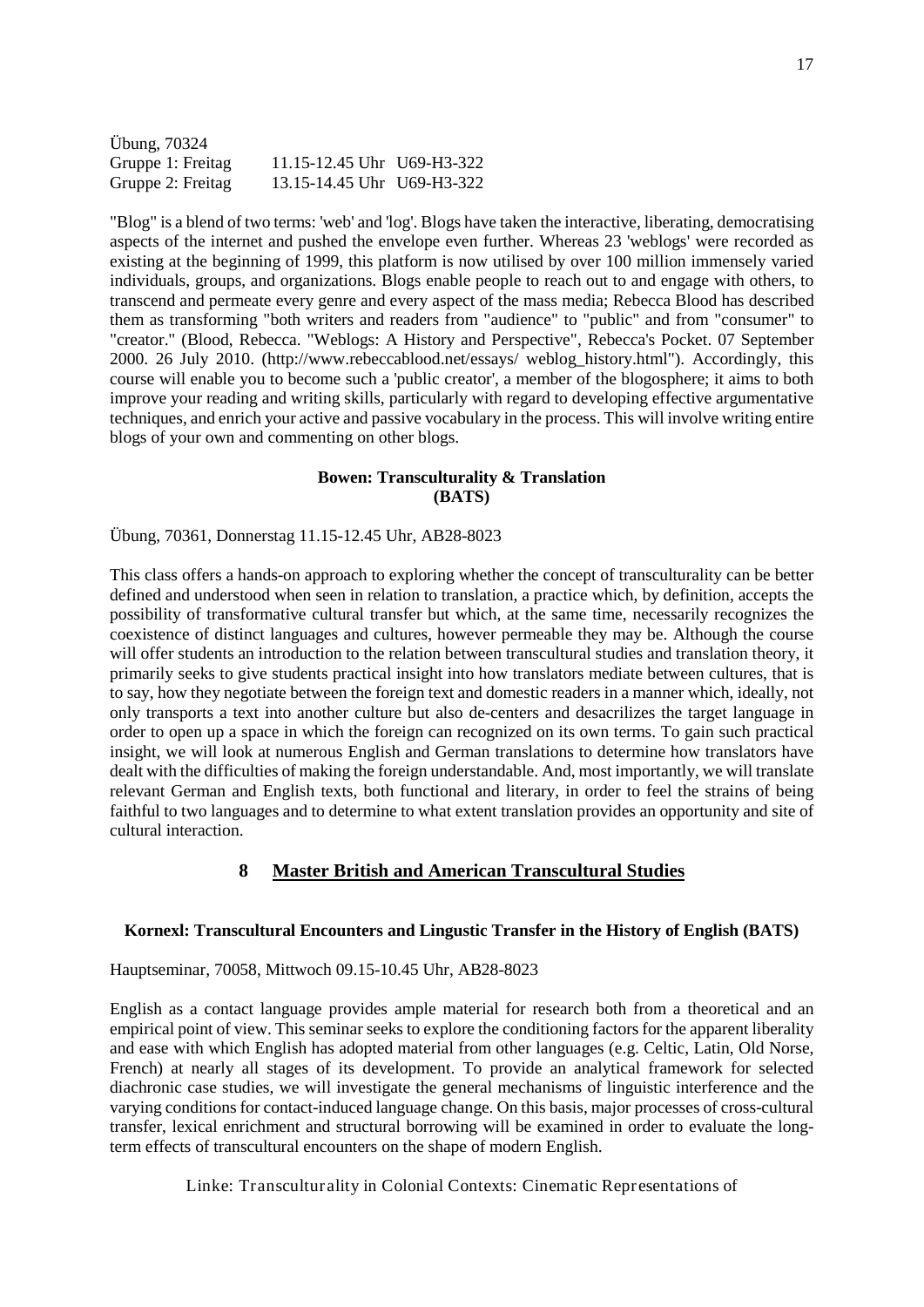#### Cultural Contact in Colonial India (BATS)

Hauptseminar, 70502, Montag 09.15-10.45 Uhr, AB28-8023

In this class, we will discuss two different perspectives on colonial cultural contact and their representations on film. The focus will be on the British in India in the late 19th and early 20th centuries. Films will be selected from various times of production, about different historical events and from both Indian and British perspectives. Films will, for example, cover early colonial history (*The Chess Players*, India 1977), the 1854 rebellion (*The Rising*, India 2005) and growing tensions in the late 19th century (*Lagaan*, India 2001). British films will represent the 19th century thugee rising (*Gunga Din,* USA 1939), the North-West frontier wars (*The Lives of a Bengal Lancer*, UK, 1935) and the growing unrest in the 1920s and 1930s (*Heat & Dust,* UK 1983 / *Passage to India*, UK, 1984, and *Before the Rains*, India, 2008). The analysis of each film will be embedded in readings and debates on colonial history, on characteristic features of the representation of colonial contact situations and on transculturality. Special attention will be paid to the circumstances of each film's production, the perspective from which it is shot and the various discourses and styles it taps into.

Selected secondary sources will be made available in a *Reader*, which will be provided at Copy and Paste, Margaretenplatz. Participants should be prepared to watch the films outside class.

### **Hartung: Staging Orientalism: Travel, Contact and Posture in Orientalist Literature and Culture (BATS)**

Hauptseminar, 70134, 14täglich ab 08.04.2020 Mittwoch 13.15-14.45 Uhr, AB28-8028 Mittwoch 15.15-16.45 Uhr, AB28-8028

In his influential analysis of *Orientalism* (1978), Edward Said defined it as "a Western style for dominating, restructuring, and having authority over the Orient". More recent approaches have added to the idea of the 'Oriental Other' that of hybridizing and modernizing exchanges between East and West, while historical distinctions have been made between eighteenth-century theories of 'Orientalisms' and the greater range of representations of nineteenth-century British imperialism. In this seminar, we will trace these representations of empire and the Orient from the eighteenth-century reception of the translation of the *Arabian Nights' Entertainments* in England in the early eighteenth century to nineteenth-century Orientalist 'entertainments' in consumer culture. We will look at representations of self and other between estrangement, (de-)familiarity and exoticism in travel literature and paintings, Oriental tales and nineteenth-century literature, educational and philosophical narratives.

In preparation for this seminar, please read William Beckford: *Vathek* (1786) and John Polidori: *The Vampyre* (1819), both available in the Oxford World's Classics series. In addition, a reader will be made available.

### **Bowen: Transculturality & Translation (BATS)**

Übung, 70361, Donnerstag 11.15-12.45 Uhr, AB28-8023

This class offers a hands-on approach to exploring whether the concept of transculturality can be better defined and understood when seen in relation to translation, a practice which, by definition, accepts the possibility of transformative cultural transfer but which, at the same time, necessarily recognizes the coexistence of distinct languages and cultures, however permeable they may be. Although the course will offer students an introduction to the relation between transcultural studies and translation theory, it primarily seeks to give students practical insight into how translators mediate between cultures, that is to say, how they negotiate between the foreign text and domestic readers in a manner which, ideally, not only transports a text into another culture but also de-centers and desacrilizes the target language in order to open up a space in which the foreign can recognized on its own terms. To gain such practical insight, we will look at numerous English and German translations to determine how translators have